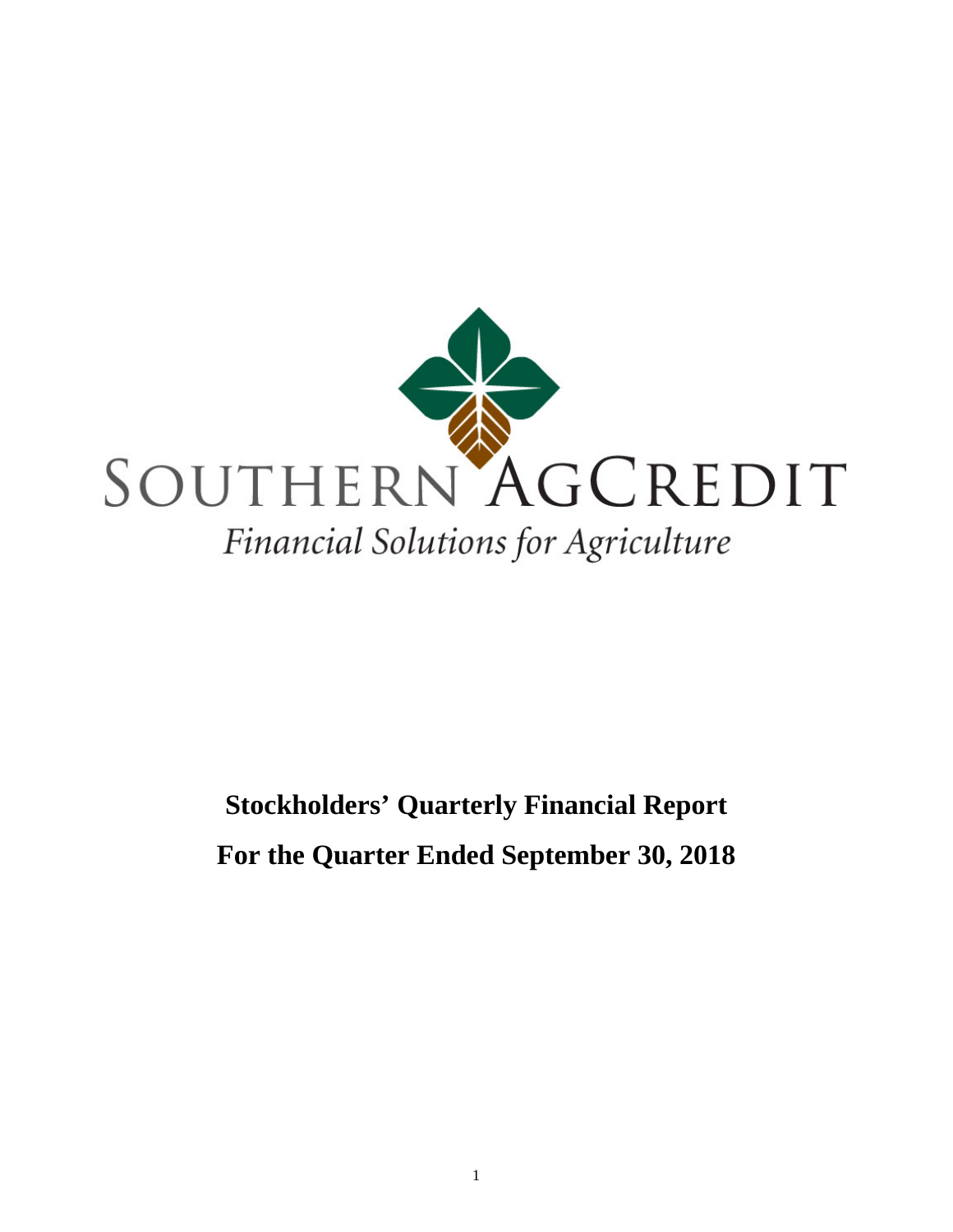### **REPORT OF MANAGEMENT**

The undersigned certify that we have reviewed this report, that it has been prepared in accordance with all applicable statutory or regulatory requirements, and that the information contained herein is true, accurate and complete to the best of our knowledge and belief.

To meet its responsibility for reliable financial information, management depends on the Farm Credit Bank of Texas' and the association's accounting and internal control systems, which have been designed to provide reasonable, but not absolute, assurance that assets are safeguarded and transactions are properly authorized and recorded. The systems have been designed to recognize that the cost of controls must be related to the benefits derived. The board of directors has overall responsibility for the association's systems of internal control and financial reporting. The board consults regularly with management and reviews the results of the audits and examinations referred to previously. The undersigned certify that we have reviewed this quarterly report, that it has been prepared in accordance with all applicable statutory and regulatory requirements, and that the information contained herein is true, accurate and complete to the best of our knowledge or belief.

1 H Hv

Joe H. Hayman **Chief Executive Officer** November 9, 2018

Kenin Rhoder

**Kevin Rhodes** Chairman, Board of Directors November 9, 2018

Phillip D. Morgan, CPA, CGMA Chief Financial and Operating Officer November 9, 2018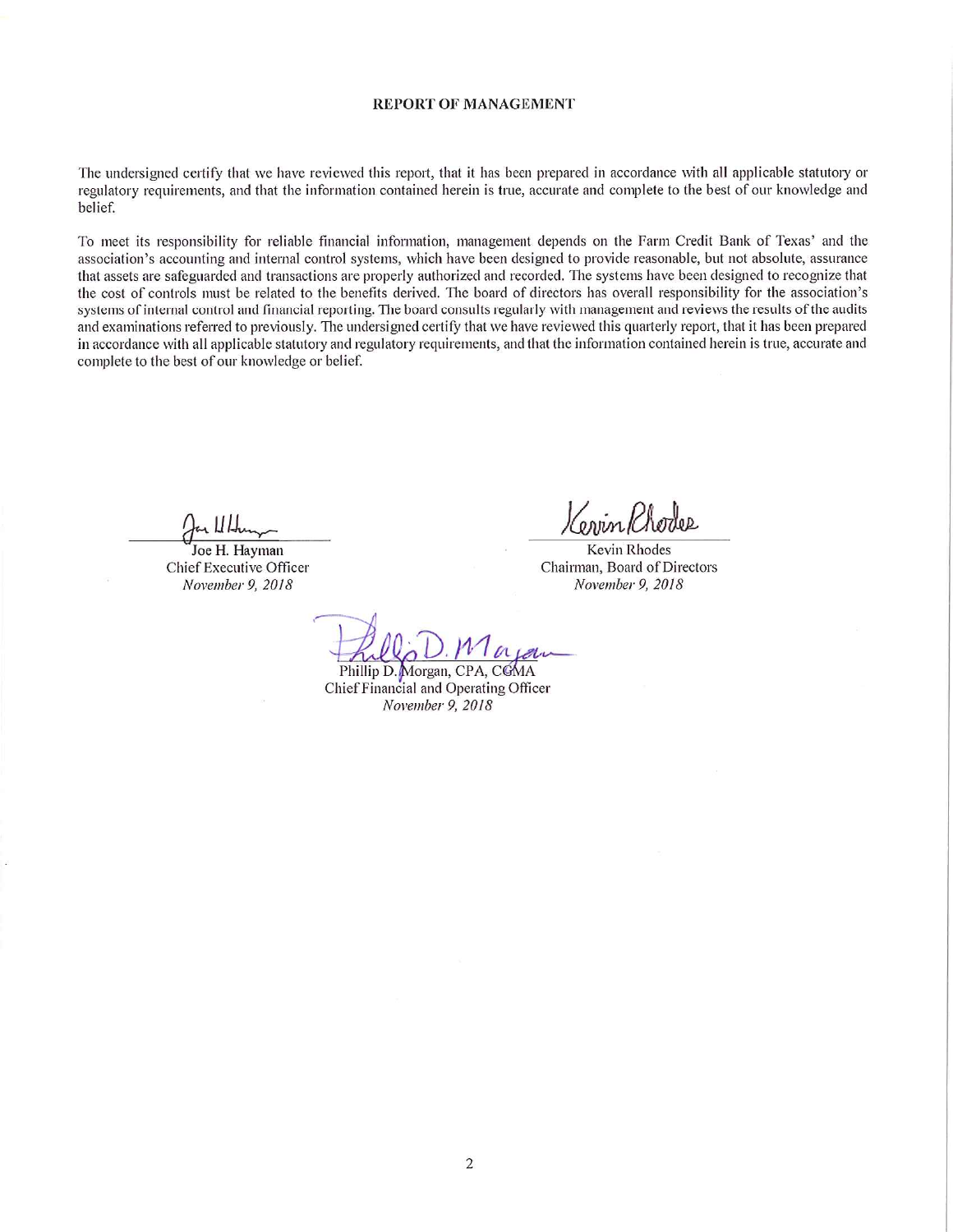# **SOUTHERN AGCREDIT, ACA MANAGEMENT'S DISCUSSION AND ANALYSIS**

The following commentary reviews the financial performance of Southern AgCredit, ACA (Agricultural Credit Association), referred to as the association, for the quarter ended September 30, 2018. These comments should be read in conjunction with the accompanying financial statements and the December 31, 2017 Annual Report to Stockholders.

The association is a member of the Farm Credit System (System), a nationwide network of cooperatively owned financial institutions established by and subject to the provisions of the Farm Credit Act of 1971, as amended, and the regulations of the Farm Credit Administration (FCA) promulgated thereunder.

The consolidated financial statements comprise the operations of the ACA and its wholly-owned subsidiaries. The consolidated financial statements were prepared under the oversight of the association's audit committee.

# **Significant Events:**

In December 2017, the association's board of directors declared a patronage in the amount of \$17,899,898 to stockholders, including \$9,502,359 to be paid in cash, and \$8,397,539 in the form of non-qualified allocated equity on behalf of the individual stockholders and retained by the association. Nonqualified allocated equities are not taxable to the stockholder. The cash patronage was disbursed to the association stockholders in February 2018. The 2017 cash patronage represents a record return of earnings to the stockholders of the association.

The association continues to provide its members with quality financial services. The board of directors and management remain committed to maintaining the financial integrity of the association while offering competitive loan products that meet the financial needs of agricultural producers.

## **Loan Portfolio:**

Total loans outstanding at September 30, 2018, including nonaccrual loans and sales contracts, were \$1,041,041,071 compared to \$1,023,298,902 at December 31, 2017, reflecting an increase of 1.7 percent. Nonaccrual loans as a percentage of total loans outstanding were 0.3 percent at September 30, 2018 and December 31, 2017.

The association recorded no recoveries or charge-offs for the quarter ended September 30, 2018, or for the same period in 2017. The association's allowance for loan losses was 0.1 percent of total loans outstanding as of September 30, 2018, and December 31, 2017.

### *Agribusiness Loan Program*

The Association utilizes the Mississippi Development Authority's Agribusiness Enterprise Loan Program (ABE) to lower the cost of financing for its borrowers. The ABE loan program is designed to provide a percentage of low-cost state financing that is combined with private financial lending institutions' loan proceeds to encourage loans to the agribusiness industry in the state.

The Association guarantees payment of the borrower's ABE loan to the Mississippi Development Authority (MDA) and, therefore, the amount of ABE loans outstanding and due to MDA is included in "Loans" on the consolidated balance sheet with an offsetting liability at "Guaranteed obligations to government entities." ABE loans totaled \$16,566,440 and \$16,573,976 as of September 30, 2018 and December 31, 2017, respectively.

# **Risk Exposure:**

High-risk assets include nonaccrual loans, loans that are past due 90 days or more and still accruing interest, formally restructured loans and other property owned. The following table illustrates the association's components and trends of high-risk assets.

|                           |                                | September 30, 2018 |         |    | December 31, 2017 |        |  |
|---------------------------|--------------------------------|--------------------|---------|----|-------------------|--------|--|
|                           | $\frac{0}{0}$<br><b>Amount</b> |                    |         |    | Amount            | %      |  |
| Nonaccrual                |                                | 3,146,761          | 34.2%   | \$ | 3,283,762         | 34.9%  |  |
| Formally restructured     |                                | 464.356            | $5.0\%$ |    | 535,519           | 5.7%   |  |
| Other property owned, net |                                | 5,601,618          | 60.8%   |    | 5,597,118         | 59.4%  |  |
| Total                     |                                | 9,212,735          | 100.0%  |    | 9,416,399         | 100.0% |  |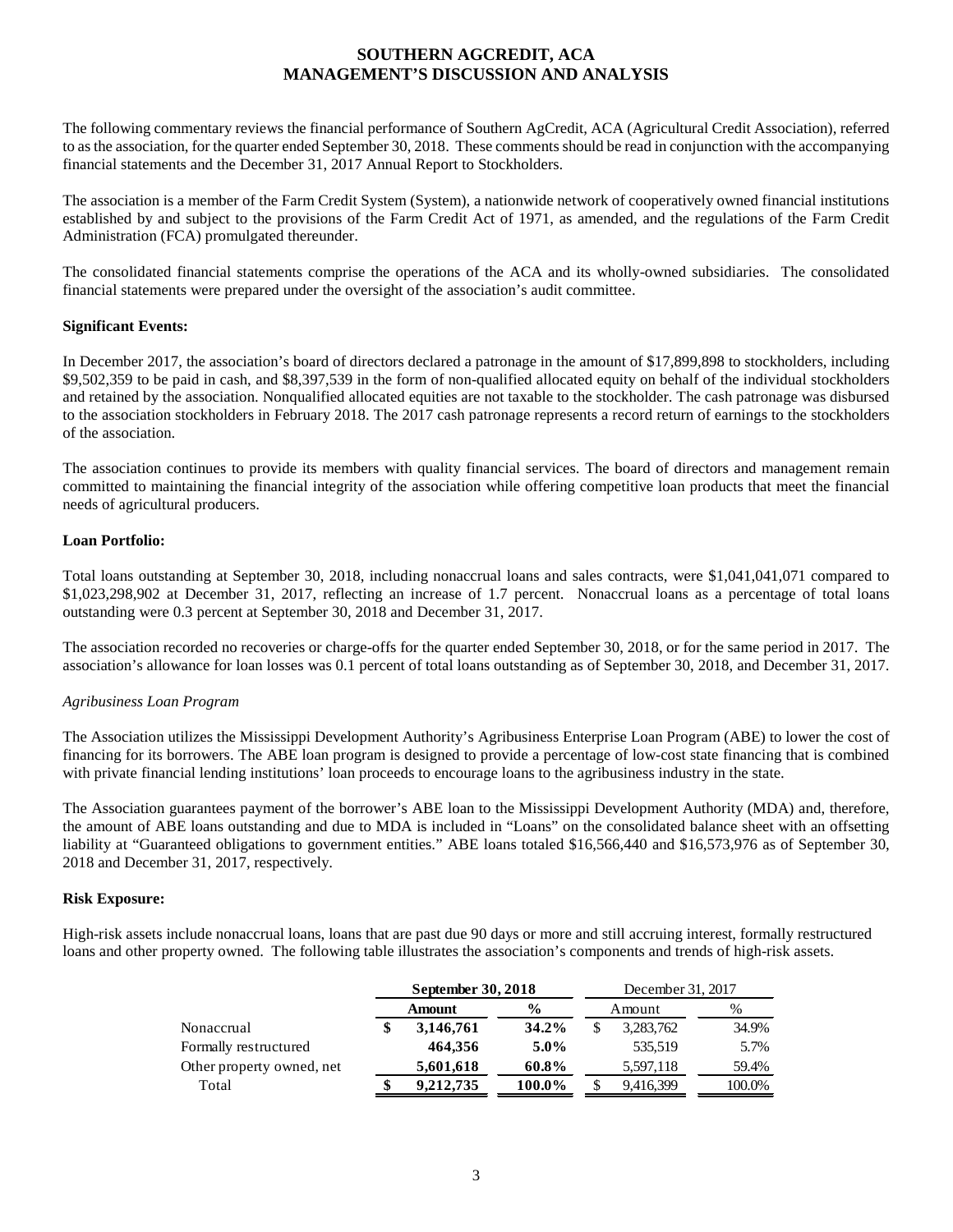The balance of nonaccrual volume as of September 30, 2018 is primarily secured by real estate with a total specific allowance of \$23,262 related to one loan. The decrease in nonaccrual volume since the prior year end is primarily related to loans to one borrower with a loan balance of \$1,141,089 which paid off in the first quarter of 2018.

The balance of other property owned as of September 30, 2018 is primarily related to the foreclosure of a large complex of loans to a group of borrowers originated in 2006, and recognized as nonperforming in the first quarter of 2008. Upon completion of the foreclosure, the association recognized an increase in other property owned related to the value of the acquired collateral from these loans of \$11,145,692, and \$8,563,039, as received in years 2010 and 2011, respectively. Subsequent decreases in the value include property liquidations and market value adjustments.

## **Investments:**

During the first quarter of 2010, the association exchanged \$35,192,440 of mortgage loans that previously were covered under a longterm standby commitment to purchase agreement with Federal Agricultural Mortgage Corporation (Farmer Mac) for a Farmer Mac guaranteed agricultural mortgage-backed security. No gain or loss was recognized in the financial statements upon completion of the exchange transaction. The association continues to service the loans included in this transaction. These investments in guaranteed securities, with a remaining balance of \$6,094,683, are included in this report's Consolidated Balance Sheet as investments – held-tomaturity.

### **Results of Operations:**

The association had net income of \$5,210,104 and \$15,646,564 for the three and nine months ended September 30, 2018, as compared to net income of \$4,839,903 and \$13,857,277 for the same period in 2017, reflecting an increase of 7.7 and 12.9 percent. Net interest income was \$6,722,649 and \$19,882,282 for the three and nine months ended September 30, 2018, compared to \$6,454,061 and \$19,126,377 for the same period in 2017.

|                               | Nine months ended:   |                  |               |             |    |            |  |
|-------------------------------|----------------------|------------------|---------------|-------------|----|------------|--|
|                               | September 30,        |                  | September 30, |             |    |            |  |
|                               | 2018                 |                  | 2017          |             |    |            |  |
|                               | Average              |                  |               | Average     |    |            |  |
|                               | <b>Balance</b>       | <b>Interest</b>  |               | Balance     |    | Interest   |  |
| Loans                         | \$1,026,723,748      | \$<br>36,696,749 | $\mathbb{S}$  | 985,049,739 | \$ | 32,957,613 |  |
| Investments                   | 6,293,573            | 220,749          |               | 7,781,427   |    | 248,506    |  |
| Total interest-earning assets | 1,033,017,321        | 36,917,498       |               | 992,831,166 |    | 33,206,119 |  |
| Interest-bearing liabilities  | 886,752,668          | 17,035,216       |               | 857,609,649 |    | 14,079,742 |  |
| Impact of capital             | 146,264,653<br>\$    |                  | \$            | 135,221,517 |    |            |  |
| Net interest income           |                      | 19,882,282<br>\$ |               |             | \$ | 19,126,377 |  |
|                               |                      |                  |               |             |    |            |  |
|                               | 2018                 |                  |               | 2017        |    |            |  |
|                               | <b>Average Yield</b> |                  | Average Yield |             |    |            |  |
| Yield on loans                | 4.78%                |                  | 4.47%         |             |    |            |  |
| Yield on investments          | 4.69%                |                  | 4.27%         |             |    |            |  |
| Total yield on interest-      |                      |                  |               |             |    |            |  |
| earning assets                | 4.78%                |                  |               | 4.47%       |    |            |  |
| Cost of interest-bearing      |                      |                  |               |             |    |            |  |
| liabilities                   | 2.57%                |                  |               | 2.20%       |    |            |  |
| Interest rate spread          | 2.21%                |                  |               | 2.28%       |    |            |  |
| Net interest income as a      |                      |                  |               |             |    |            |  |
| percentage of average         |                      |                  |               |             |    |            |  |
| earning assets                | 2.57%                |                  |               | 2.58%       |    |            |  |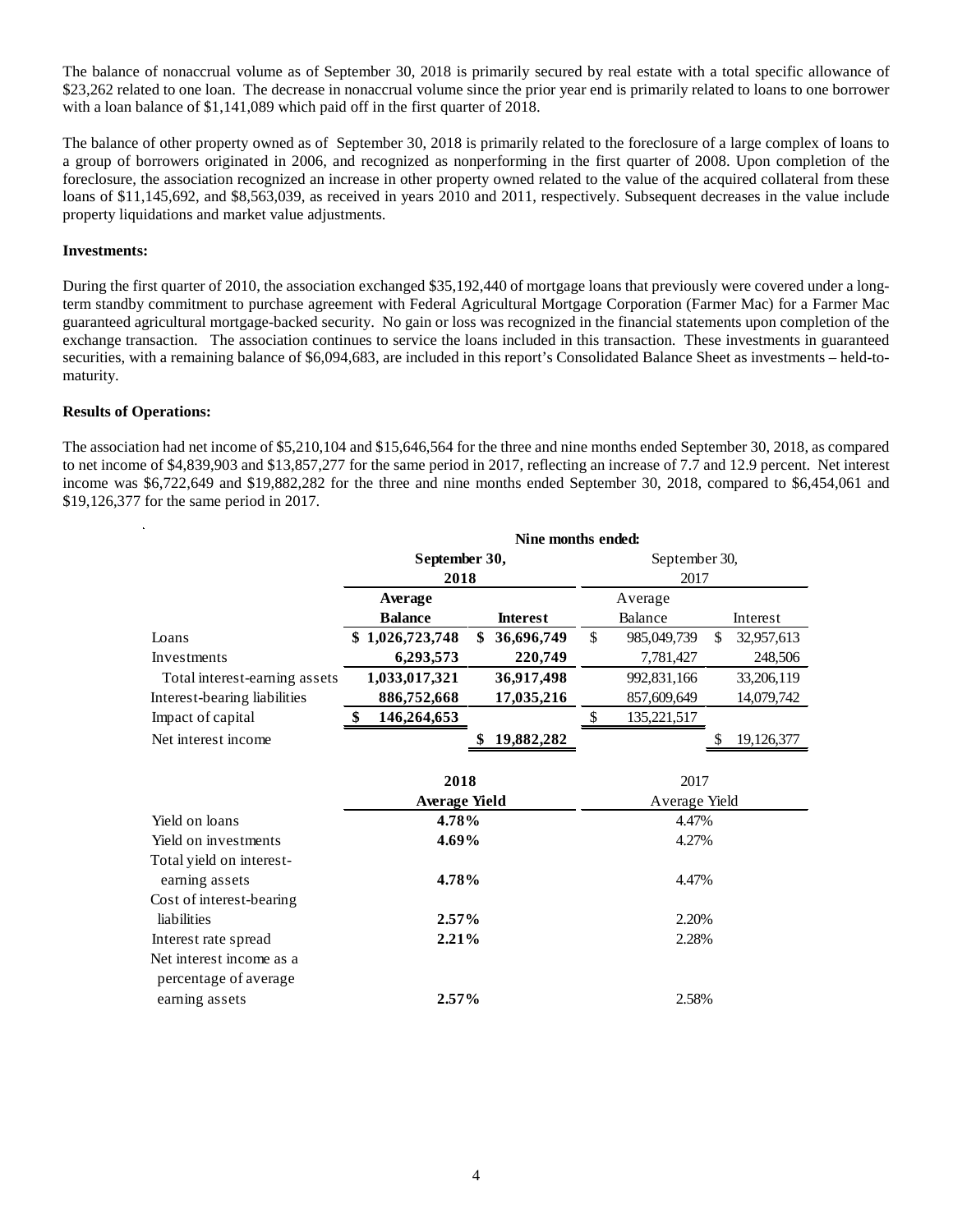|                               | Nine months ended:<br>September 30, 2018 vs. September 30, 2017 |                            |              |  |  |  |  |
|-------------------------------|-----------------------------------------------------------------|----------------------------|--------------|--|--|--|--|
|                               |                                                                 | Increase (decrease) due to |              |  |  |  |  |
|                               | Volume                                                          | Rate                       | <b>Total</b> |  |  |  |  |
| Interest income - loans       | \$1,394,322                                                     | \$2,344,814                | \$3,739,136  |  |  |  |  |
| Interest income - investments | (47,516)                                                        | 19,759                     | (27, 757)    |  |  |  |  |
| Total interest income         | 1,346,806                                                       | 2,364,573                  | 3,711,379    |  |  |  |  |
| Interest expense              | 478,453                                                         | 2,477,022                  | 2,955,474    |  |  |  |  |
| Net interest income           | 868,354                                                         | (112, 449)                 | 755,905      |  |  |  |  |

Interest income for the three and nine months ended September 30, 2018, increased by \$1,291,902 and \$3,711,379, or 11.3 and 11.2 percent respectively, from the same period of 2017, primarily due to an increase in earning assets and loan yield. Interest expense for the three and nine months ended September 30, 2018, increased by \$1,023,391 and \$2,955,474, or 20.5 and 21.0 percent, from the same period of 2017 due to an increase in interest-bearing liabilities, with a relative increase in rates on interest bearing liabilities. Average loan volume for the third quarter of 2018 was \$1,026,723,748, compared to \$985,049,739 in the third quarter of 2017. The average net interest rate spread on the loan portfolio for the third quarter of 2018 was 2.21 percent, compared to 2.28 percent in the third quarter of 2017.

The association's return on average assets for the nine months ended September 30, 2018, was 1.95 percent compared to 1.80 percent for the same period in 2017. The association's return on average equity for the nine months ended September 30, 2018, was 13.73 percent, compared to 12.88 percent for the same period in 2017.

## **Liquidity and Funding Sources:**

The association secures the majority of its lendable funds from the Farm Credit Bank of Texas (the bank), which obtains its funds through the issuance of System-wide obligations and with lendable equity. The following schedule summarizes the association's borrowings.

|                                  | September 30, |               | December 31. |               |  |
|----------------------------------|---------------|---------------|--------------|---------------|--|
|                                  |               | 2018          | 2017         |               |  |
| Note payable to the bank         |               | 897, 342, 382 |              | 881,449,875   |  |
| Accrued interest on note payable |               | 2,003,815     |              | 1,755,661     |  |
| Total                            | \$            | 899,346,197   | S            | 883, 205, 536 |  |

The association operates under a general financing agreement (GFA) with the bank. The current GFA is effective through September 30, 2020. The primary source of liquidity and funding for the association is a direct loan from the bank. The outstanding balance of \$897,342,382 as of September 30, 2018, is recorded as a liability on the association's balance sheet. The note carried a weighted average interest rate of 2.73 percent at September 30, 2018. The indebtedness is collateralized by a pledge of substantially all of the association's assets to the bank and is governed by the general financing agreement. The increase in note payable to the bank and related accrued interest payable since December 31, 2017, is due to an increase in the association's loan volume and increase in the direct loan rate. The association's own funds, which represent the amount of the association's loan portfolio funded by the association's equity, were \$129,237,647 at September 30, 2018. The maximum amount the association may borrow from the bank as of September 30, 2018, was \$1,034,148,940 as defined by the general financing agreement. The indebtedness continues in effect until the expiration date of the general financing agreement, which is September 30, 2020, unless sooner terminated by the bank upon the occurrence of an event of default, or by the association, in the event of a breach of this agreement by the bank, upon giving the bank 30 calendar days' prior written notice, or in all other circumstances, upon giving the bank 120 days' prior written notice.

### **Capital Resources:**

The association's capital position increased by \$15,719,254 at September 30, 2018, compared to December 31, 2017. The association's debt as a percentage of members' equity was 5.51:1 as of September 30, 2018, compared to 6.05:1 as of December 31, 2017.

Farm Credit Administration regulations require us to maintain minimums for various regulatory capital ratios. New regulations became effective January 1, 2017, which replaced the previously required core surplus and total surplus ratios with common equity tier 1, tier 1 capital, and total capital risk-based capital ratios. The new regulations also added tier 1 leverage and unallocated retained earnings and equivalents (UREE) ratios. The permanent capital ratio continues to remain in effect, with some modifications to align with the new regulations. As of September 30, 2018, the association exceeded all regulatory capital requirements. See Note 4 to the consolidated financial statements for required disclosures regarding regulatory capital ratios.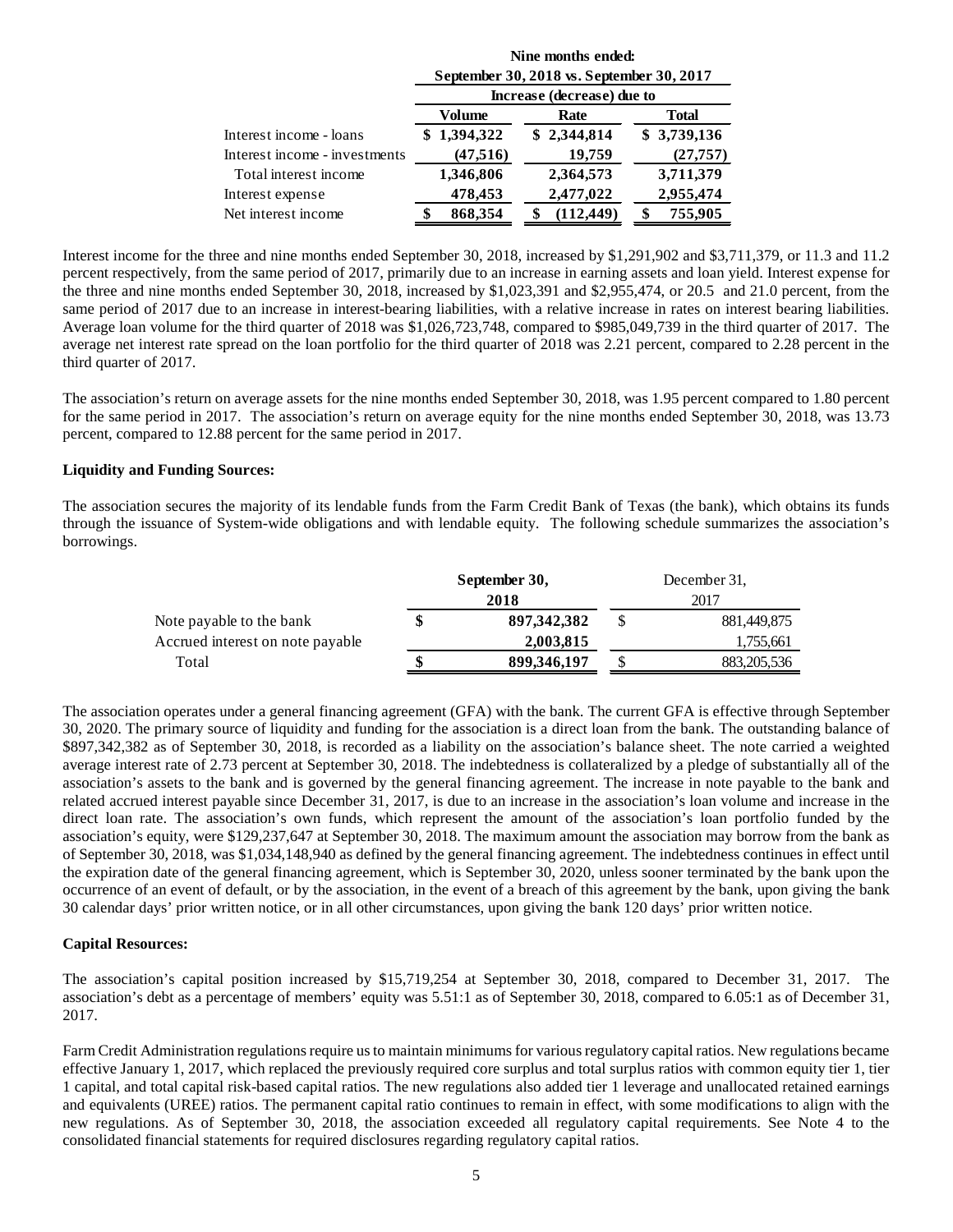# **Significant Recent Accounting Pronouncements:**

Information regarding significant recent accounting pronouncements, required to be disclosed, is incorporated herein by reference to Note 1 to the consolidated financial statements, "Organization and Significant Accounting Policies," included in this quarterly report.

## **Relationship With the Farm Credit Bank of Texas:**

The association's financial condition may be impacted by factors that affect the bank. The financial condition and results of operations of the bank may materially affect the stockholder's investment in the association. The Management's Discussion and Analysis and Notes to Financial Statements contained in the 2017 Annual Report of Southern AgCredit, ACA more fully describe the association's relationship with the bank.

The Texas Farm Credit District's (district) annual and quarterly stockholder reports, as well as those of the bank, are available free of charge, upon request. These reports can be obtained by writing to Farm Credit Bank of Texas, The Ag Agency, P.O. Box 202590, Austin, Texas 78720, or by calling (512) 483-9204. Copies of the district's quarterly and annual stockholder reports also can be requested by e-mail at *fcb@farmcreditbank.com*[.](mailto:ktankersley@farmcreditbank.com) The annual and quarterly stockholder reports for the bank and the district are also available on its website at *www.farmcreditbank.com.*

The association's quarterly stockholder reports are also available free of charge, upon request. These reports can be obtained by writing to Southern AgCredit, ACA, 402 West Parkway Place, Ridgeland, MS 39157 or calling 601-499-2820. The annual and quarterly stockholder reports for the association are also available on its website at *www.southernagcredit.com.* Copies of the association's quarterly stockholder reports can also be requested by e-mailing *dlsouthernagcreditadmin@farmcreditbank.com.*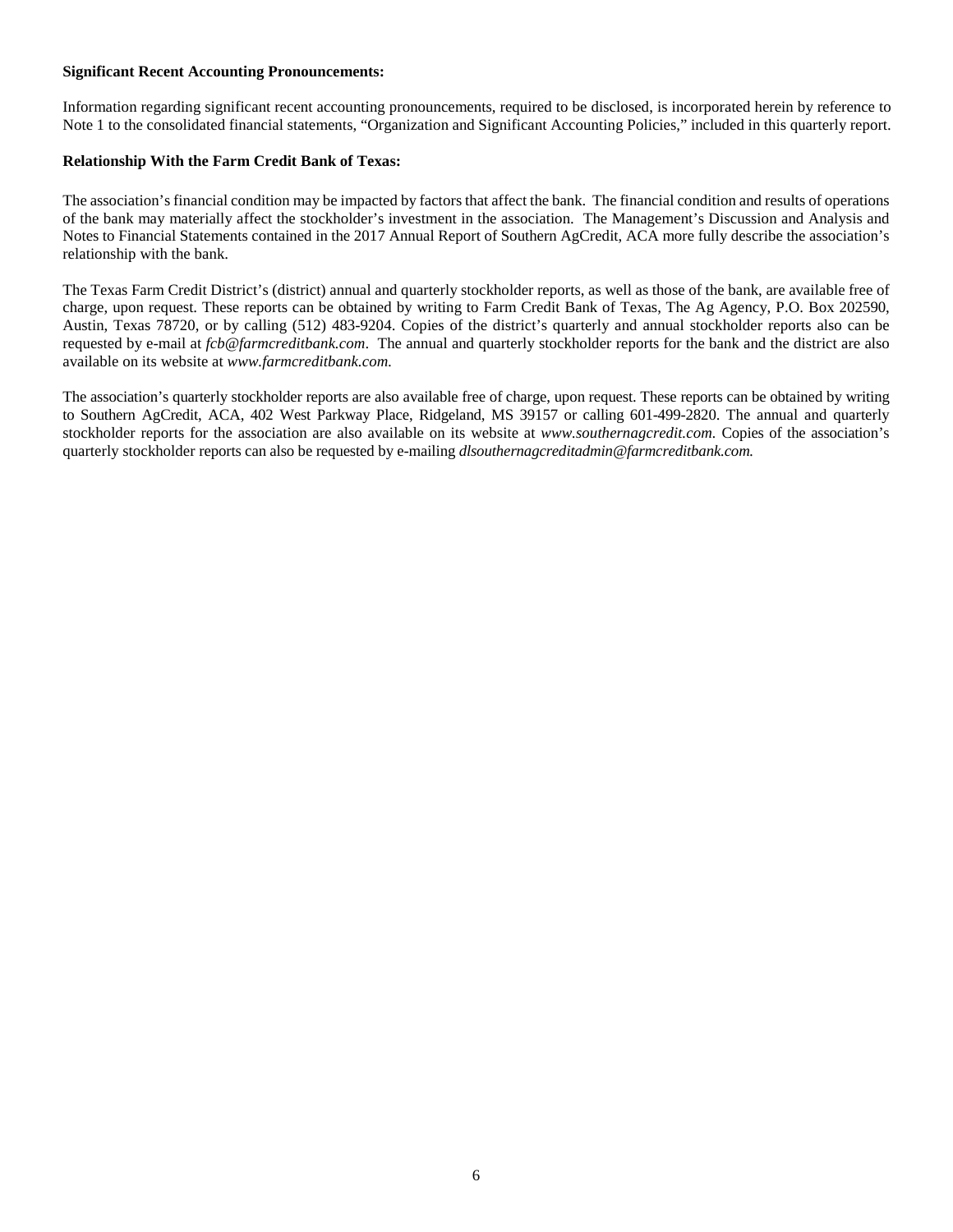# **SOUTHERN AGCREDIT, ACA**

# **CONSOLIDATED BALANCE SHEET**

|                                               | September 30,<br>2018<br>(unaudited) |               | December 31,<br>2017 |               |  |
|-----------------------------------------------|--------------------------------------|---------------|----------------------|---------------|--|
| <b>ASSETS</b><br>Cash                         | \$                                   | 10,305        | \$                   | 26,739        |  |
| Investments                                   |                                      | 6,094,683     |                      | 6,674,806     |  |
| Loans                                         |                                      | 1,041,041,071 |                      | 1,023,298,902 |  |
| Less: allowance for loan losses               |                                      | 1,072,114     |                      | 892,741       |  |
| Net loans                                     |                                      | 1,039,968,957 |                      | 1,022,406,161 |  |
| Accrued interest receivable                   |                                      |               |                      |               |  |
| Loans                                         |                                      | 11,069,057    |                      | 8,243,141     |  |
| Investments                                   |                                      | 94,172        |                      | 119,684       |  |
| Investment in and receivable from the Farm    |                                      |               |                      |               |  |
| Credit Bank of Texas:                         |                                      |               |                      |               |  |
| Capital stock                                 |                                      | 17,142,040    |                      | 17,142,040    |  |
| Other                                         |                                      | 2,931,874     |                      | 2,870,529     |  |
| Other property owned, net                     |                                      | 5,601,618     |                      | 5,597,118     |  |
| Premises and equipment, net                   |                                      | 6,546,198     |                      | 5,963,610     |  |
| Other assets                                  |                                      | 845,518       |                      | 825,099       |  |
| Total assets                                  | \$                                   | 1,090,304,422 | $\$$                 | 1,069,868,927 |  |
|                                               |                                      |               |                      |               |  |
| <b>LIABILITIES</b>                            |                                      |               |                      |               |  |
| Note payable to the Farm Credit Bank of Texas | \$                                   | 897,342,382   | \$                   | 881,449,875   |  |
| Guaranteed obligations to government entities |                                      | 16,566,440    |                      | 16,573,976    |  |
| Advance conditional payments                  |                                      |               |                      | 78,653        |  |
| Accrued interest payable                      |                                      | 2,003,815     |                      | 1,755,661     |  |
| Drafts outstanding                            |                                      | 540,513       |                      | 586,124       |  |
| Patronage payable                             |                                      |               |                      | 9,502,359     |  |
| Other liabilities                             |                                      | 6,470,373     |                      | 8,260,634     |  |
| <b>Total liabilities</b>                      |                                      | 922,923,523   |                      | 918, 207, 282 |  |
| <b>MEMBERS' EQUITY</b>                        |                                      |               |                      |               |  |
| Capital stock and participation certificates  |                                      | 4,327,760     |                      | 4,255,070     |  |
| Additional paid-in capital                    |                                      | 10,238,891    |                      | 10,238,891    |  |
| Unallocated retained earnings                 |                                      | 153,374,043   |                      | 137,716,130   |  |
| Accumulated other comprehensive loss          |                                      | (559,795)     |                      | (548, 446)    |  |
| Total members' equity                         |                                      | 167,380,899   |                      | 151,661,645   |  |
| Total liabilities and members' equity         | \$                                   | 1,090,304,422 | \$                   | 1,069,868,927 |  |

The accompanying notes are an integral part of these combined financial statements.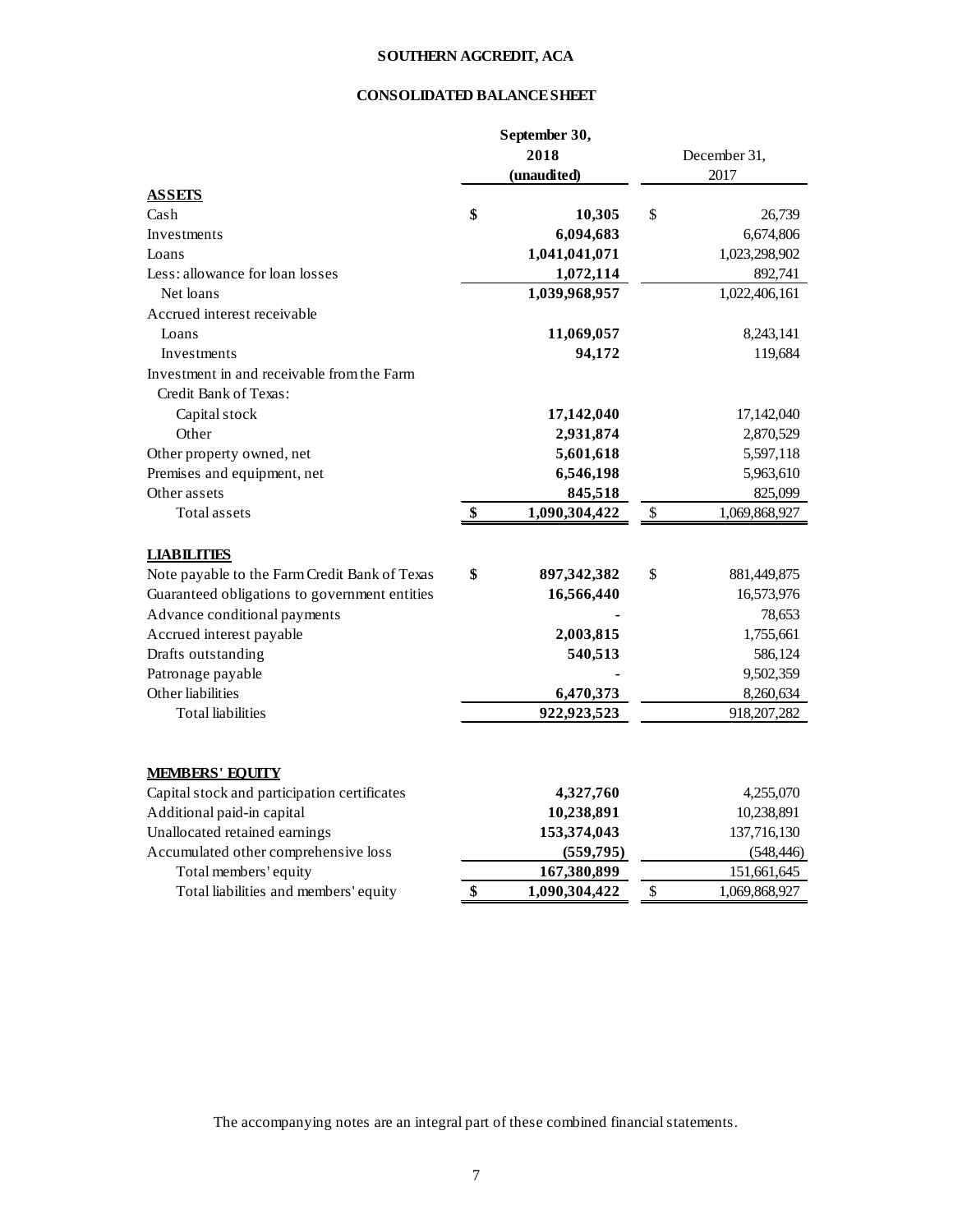# **SOUTHERN AGCREDIT, ACA**

# **CONSOLIDATED STATEMENTS OF COMPREHENSIVE INCOME**

(unaudited)

|                                                                 | <b>Quarter Ended</b><br>September 30, |            |    | Nine months ended<br>September 30, |    |            |    |            |
|-----------------------------------------------------------------|---------------------------------------|------------|----|------------------------------------|----|------------|----|------------|
|                                                                 |                                       |            |    |                                    |    |            |    |            |
|                                                                 |                                       | 2018       |    | 2017                               |    | 2018       |    | 2017       |
| <b>INTEREST INCOME</b>                                          |                                       |            |    |                                    |    |            |    |            |
| Loans                                                           | \$                                    | 12,669,957 | \$ | 11,378,900                         | \$ | 36,696,749 | \$ | 32,957,613 |
| Investments                                                     |                                       | 74,123     |    | 73,278                             |    | 220,749    |    | 248,506    |
| Total interest income                                           |                                       | 12,744,080 |    | 11,452,178                         |    | 36,917,498 |    | 33,206,119 |
| <b>INTEREST EXPENSE</b>                                         |                                       |            |    |                                    |    |            |    |            |
| Note payable to the Farm Credit Bank of Texas                   |                                       | 6,021,322  |    | 4,997,931                          |    | 17,034,661 |    | 14,078,287 |
| Advance conditional payments                                    |                                       | 109        |    | 186                                |    | 555        |    | 1,455      |
| Total interest expense                                          |                                       | 6,021,431  |    | 4,998,117                          |    | 17,035,216 |    | 14,079,742 |
| Net interest income                                             |                                       | 6,722,649  |    | 6,454,061                          |    | 19,882,282 |    | 19,126,377 |
| <b>PROVISION FOR LOAN LOSSES</b>                                |                                       | 27,561     |    | (17,511)                           |    | 173,001    |    | 138,550    |
| Net interest income after                                       |                                       |            |    |                                    |    |            |    |            |
| provision for loan losses                                       |                                       | 6,695,088  |    | 6,471,572                          |    | 19,709,281 |    | 18,987,827 |
| <b>NONINTEREST INCOME</b>                                       |                                       |            |    |                                    |    |            |    |            |
| Income from the Farm Credit Bank of Texas:                      |                                       |            |    |                                    |    |            |    |            |
| Patronage income                                                |                                       | 1,022,751  |    | 806,999                            |    | 2,874,226  |    | 2,402,630  |
| Loan fees                                                       |                                       | 81,584     |    | 44,889                             |    | 291,289    |    | 203,032    |
| Financially related services income                             |                                       | 21,496     |    | 18,570                             |    | 21,847     |    | 20,708     |
| Gain (loss) on other property owned, net                        |                                       |            |    | (51,048)                           |    | (14,060)   |    | 67,855     |
| Gain (loss) on sale of premises and equipment, net              |                                       | 1,065      |    | 675                                |    | 122        |    | 6,799      |
| Other noninterest income                                        |                                       | 116,038    |    | 167                                |    | 642,206    |    | 69,994     |
| Total noninterest income                                        |                                       | 1,242,934  |    | 820,252                            |    | 3,815,630  |    | 2,771,018  |
| <b>NONINTEREST EXPENSES</b>                                     |                                       |            |    |                                    |    |            |    |            |
| Salaries and employee benefits                                  |                                       | 1,397,522  |    | 1,162,244                          |    | 4,001,034  |    | 3,727,203  |
| Occupancy and equipment                                         |                                       | 152,354    |    | 138,940                            |    | 464,399    |    | 439,437    |
| Insurance Fund premiums                                         |                                       | 170,708    |    | 277,747                            |    | 506,839    |    | 820,887    |
| Other components of net periodic postretirement<br>benefit cost |                                       | 48,096     |    | 46,860                             |    | 144,285    |    | 140,580    |
| Other noninterest expense                                       |                                       | 955,455    |    | 814,766                            |    | 2,750,441  |    | 2,739,369  |
| Total noninterest expenses                                      |                                       | 2,724,135  |    | 2,440,557                          |    | 7,866,998  |    | 7,867,476  |
| Income before income taxes                                      |                                       | 5,213,887  |    | 4,851,267                          |    | 15,657,913 |    | 13,891,369 |
| <b>NET INCOME</b>                                               |                                       | 5,213,887  |    | 4,851,267                          |    | 15,657,913 |    | 13,891,369 |
| Other comprehensive income:                                     |                                       |            |    |                                    |    |            |    |            |
| Change in postretirement benefit plans                          |                                       | (3,783)    |    | (11, 364)                          |    | (11, 349)  |    | (34,092)   |
| Other comprehensive income, net of tax                          |                                       | (3,783)    |    | (11, 364)                          |    | (11, 349)  |    | (34,092)   |
| <b>COMPREHENSIVE INCOME</b>                                     | \$                                    | 5,210,104  | \$ | 4,839,903                          | \$ | 15,646,564 | \$ | 13,857,277 |

The accompanying notes are an integral part of these combined financial statements.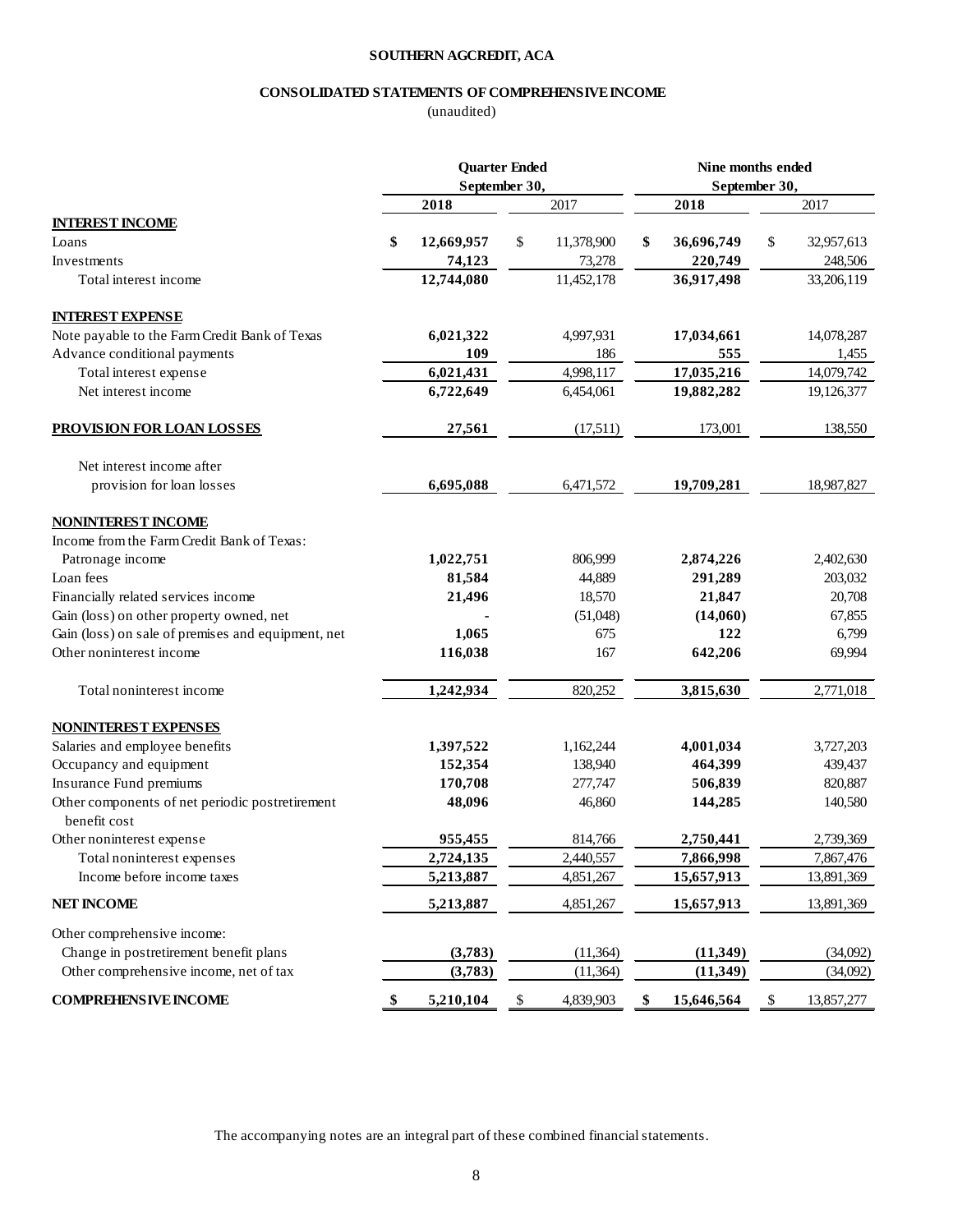#### **SOUTHERN AGCREDIT, ACA**

## **CONSOLIDATED STATEMENT OF CHANGES IN MEMBERS' EQUITY**

(unaudited)

|                                                                                     | Capital Stock/<br>Participation | <b>Additional</b> | <b>Retained Earnings</b> | Accumulated<br>Other<br>Comprehensive | <b>Total</b><br>Members' |
|-------------------------------------------------------------------------------------|---------------------------------|-------------------|--------------------------|---------------------------------------|--------------------------|
|                                                                                     | <b>Certificates</b>             | Paid-in-Capital   | <b>Unallocated</b>       | Income (Loss)                         | <b>Equity</b>            |
| Balance at December 31, 2016                                                        | \$<br>4,107,855                 | \$<br>10,238,891  | \$<br>129,181,915        | \$<br>(140, 142)                      | \$<br>143,388,519        |
| Comprehensive income                                                                |                                 |                   | 13,891,369               | (34,092)                              | 13,857,277               |
| Capital stock/participation certificates<br>and allocated retained earnings issued  | 547,030                         |                   |                          |                                       | 547,030                  |
| Capital stock/participation certificates<br>and allocated retained earnings retired | (407,050)                       |                   |                          |                                       | (407,050)                |
| Balance at September 30, 2017                                                       | 4,247,835                       | \$<br>10,238,891  | 143,073,284              | \$<br>(174, 234)                      | 157,385,776              |
| Balance at December 31, 2017                                                        | \$<br>4,255,070                 | \$<br>10,238,891  | \$<br>137,716,130        | \$<br>(548, 446)                      | \$<br>151,661,645        |
| Comprehensive income                                                                |                                 |                   | 15,657,913               | (11,349)                              | 15,646,564               |
| Capital stock/participation certificates<br>and allocated retained earnings issued  | 480,235                         |                   |                          |                                       | 480,235                  |
| Preferred Stock retired                                                             |                                 |                   |                          |                                       |                          |
| Capital stock/participation certificates<br>and allocated retained earnings retired | (407, 545)                      |                   |                          |                                       | (407, 545)               |
| <b>Balance at September 30, 2018</b>                                                | 4,327,760                       | 10,238,891        | 153,374,043              | \$<br>(559, 795)                      | 167,380,899              |

The accompanying notes are an integral part of these combined financial statements.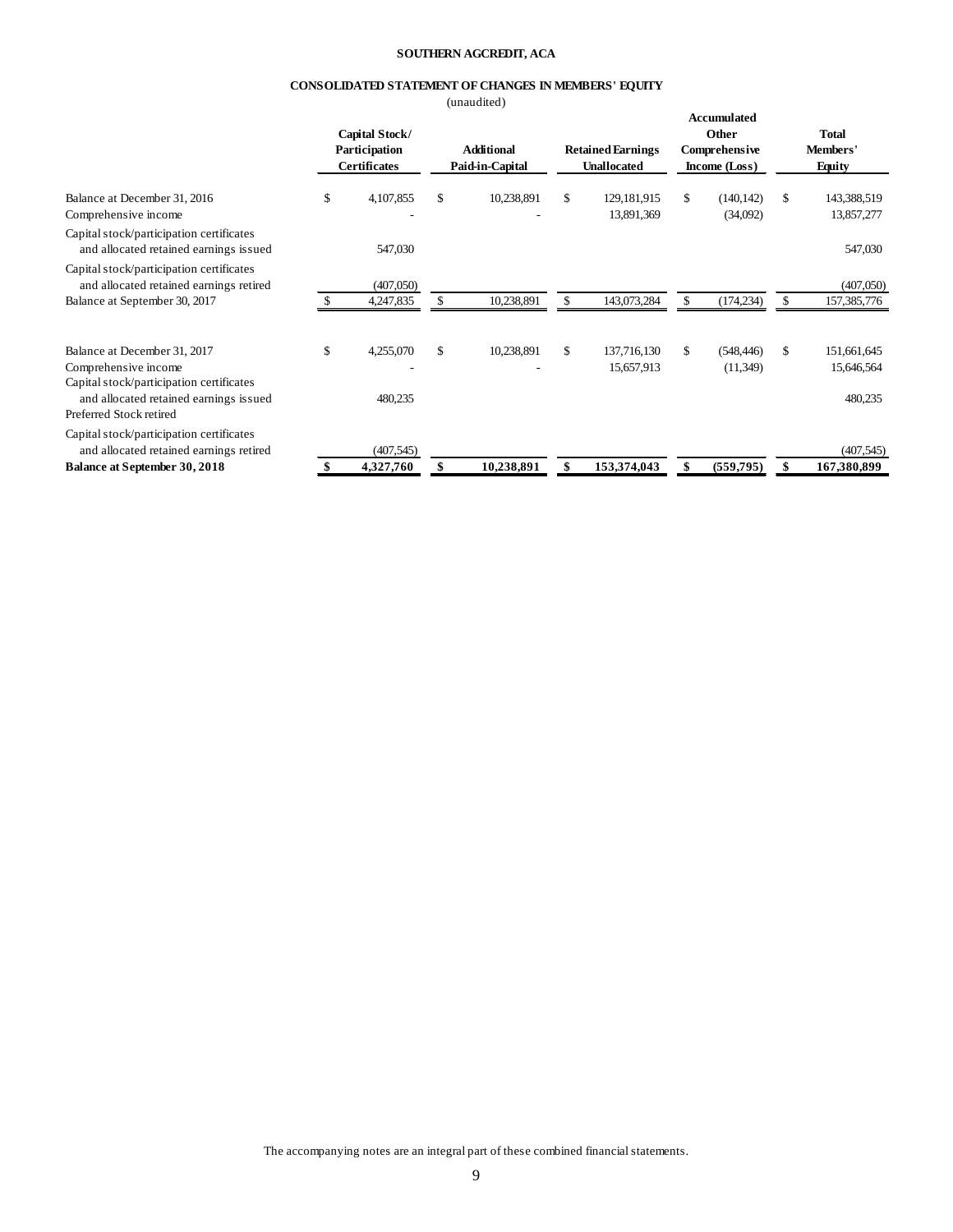## **SOUTHERN AGCREDIT, ACA NOTES TO THE CONSOLIDATED FINANCIAL STATEMENTS** (UNAUDITED)

# **NOTE 1 — ORGANIZATION AND SIGNIFICANT ACCOUNTING POLICIES:**

Southern AgCredit, ACA, including its wholly-owned subsidiaries, Southern AgCredit, PCA and Southern AgCredit, FLCA (collectively called "the association"), is a member-owned cooperative which provides credit and credit-related services to, or for the benefit of, eligible borrowers/stockholders for qualified agricultural purposes in the counties of Adams, Amite, Carroll, Claiborne, Clarke, Copiah, Covington, Forrest, Franklin, George, Greene, Grenada, Hancock, Harrison, Hinds, Holmes, Humphreys, Issaquena, Jackson, Jasper, Jefferson, Jefferson Davis, Jones, Kemper, Lamar, Lauderdale, Lawrence, Leake, Leflore, Lincoln, Madison, Marion, Montgomery, Neshoba, Newton, Pearl River, Perry, Pike, Rankin, Scott, Sharkey, Simpson, Smith, Stone, Walthall, Warren, Washington, Wayne, Wilkinson and Yazoo in the state of Mississippi, as well as the parishes of Bienville, Bossier, Caddo, Claiborne, DeSoto, Jackson, Lincoln, Ouachita (west of Ouachita River), Red River, Union and Webster in the state of Louisiana. In addition, the association is the single owner of Parkway Place Investments, LLC, which was organized for the purpose of holding and managing foreclosed property for which the assets, liabilities and results of operation have been consolidated in the association's financial statements. The association is a lending institution of the Farm Credit System (the System), which was established by Acts of Congress to meet the needs of American agriculture.

The accompanying unaudited financial statements have been prepared in accordance with accounting principles generally accepted in the U.S. (GAAP) for interim financial information. Accordingly, they do not include all of the disclosures required by GAAP for annual financial statements and should be read in conjunction with the audited financial statements as of and for the year ended December 31, 2017, as contained in the 2017 Annual Report to Stockholders.

In the opinion of management, the accompanying consolidated financial statements contain all adjustments necessary for a fair presentation of the interim financial condition and results of operations and conform with generally accepted accounting principles (GAAP), except for the inclusion of a statement of cash flows. GAAP require a business enterprise that provides a set of financial statements reporting both financial position and results of operations to also provide a statement of cash flows for each period for which results of operations are provided. In regulations issued by FCA, associations have the option to exclude statements of cash flows in interim financial statements. Therefore, the association has elected not to include a statement of cash flows in these consolidated financial statements. These interim financial statements should be read in conjunction with the audited financial statements as of and for the year ended December 31, 2017, as contained in the 2017 Annual Report to Stockholders. The preparation of financial statements in accordance with GAAP requires management to make estimates and assumptions that affect the amounts reported in the financial statements and accompanying notes. Actual results could differ from those estimates. The results of operations for interim periods are not necessarily indicative of the results to be expected for the full year ending December 31, 2018. Descriptions of the significant accounting policies are included in the 2017 Annual Report to Stockholders. In the opinion of management, these policies and the presentation of the interim financial condition and results of operations conform with GAAP and prevailing practices within the banking industry.

In February 2018, the Financial Accounting Standards Board (FASB) issued guidance entitled "Income Statement — Reporting Comprehensive Income — Reclassification of Certain Tax Effects from Accumulated Other Comprehensive Income." This guidance allows for the reclassification from accumulated other comprehensive income to retained earnings for stranded tax effects resulting from the recently issued tax legislation, Tax Cuts and Jobs Act (TCJA) that lowered the federal corporate tax rate from 35% to 21%. The amount of the reclassification shall include the effect of the change in the tax rate on gross deferred tax amounts and related valuation allowances at the date of enactment of the TCJA related to items remaining in accumulated other comprehensive income. The guidance becomes effective for financial statements issued for fiscal years beginning after December 15, 2018, and interim periods within those fiscal years. Early adoption is permitted. The association is evaluating the impact of adoption on the association's financial condition and its results of operations.

In August 2017, the Financial Accounting Standards Board (FASB) issued guidance entitled "Targeted Improvements to Accounting for Hedging Activities." The guidance better aligns an entity's risk management activities and financial reporting for hedging relationships through changes to both the designation and measurement guidance for qualifying hedging relationships and the presentation of hedge results. The amendments in this guidance require an entity to present the earnings effect of the hedging instrument in the same income statement line item in which the earnings effect of the hedged item is reported. This guidance also addresses the timing of effectiveness testing, qualitative and quantitative effectiveness testing and components that can be excluded from effectiveness testing. This guidance becomes effective for interim and annual periods beginning after December 15, 2018. The association is evaluating the impact of adoption on the association's financial condition and its results of operations.

In March 2017, the FASB issued guidance entitled "Improving the Presentation of Net Periodic Pension Cost and Net Periodic Postretirement Cost." The guidance requires that an employer report the service cost component in the same line item or items as other compensation costs arising from services rendered by the pertinent employees during the period. Other components are required to be presented in the income statement separately from the service cost component and outside a subtotal of income from operations,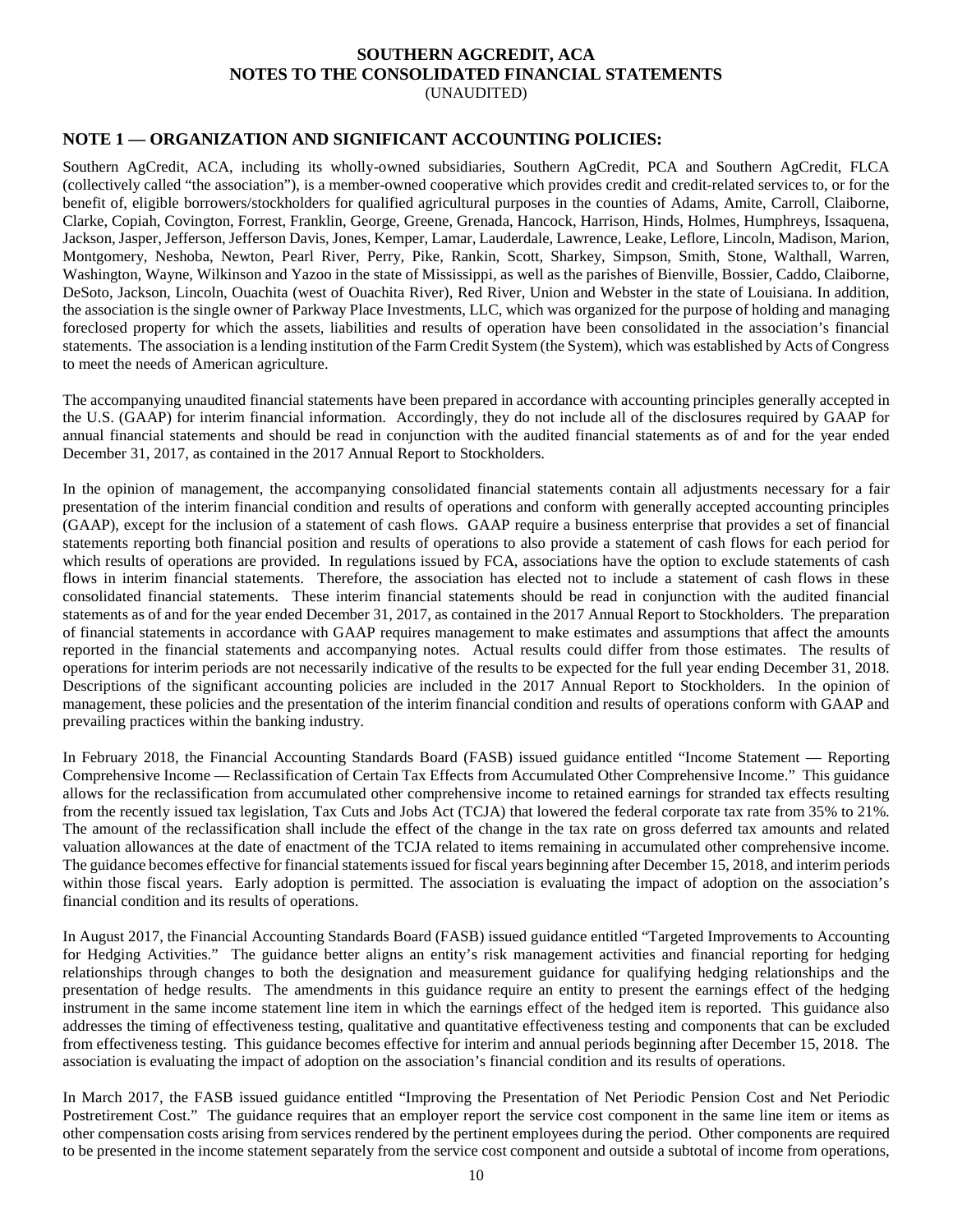if one is presented. This guidance becomes effective for interim and annual periods beginning after December 15, 2017. The adoption of this guidance did not impact the association's financial condition but did change the classification of certain items in the results of operations.

In August 2016, the FASB issued guidance entitled "Classification of Certain Cash Receipts and Cash Payments." The guidance addresses specific cash flow issues with the objective of reducing the diversity in the classification of these cash flows. Included in the cash flow issues are debt prepayment or debt extinguishment costs and settlement of zero-coupon debt instruments or other debt instruments with coupon interest rates that are insignificant in relation to the effective interest rate of the borrowing. This guidance becomes effective for interim and annual periods beginning after December 15, 2017. The adoption of this guidance did not impact the association's financial condition or its results of operations but did change the classification of certain items in the statement of cash flows.

In June 2016, FASB issued guidance entitled "Measurement of Credit Losses on Financial Instruments." The guidance replaces the current incurred loss impairment methodology with a methodology that reflects expected credit losses and requires consideration of a broader range of reasonable and supportable information to inform credit loss estimates. Credit losses relating to available-for-sale securities would also be recorded through an allowance for credit losses. For public business entities that are not U.S. Securities and Exchange Commission filers this guidance becomes effective for interim and annual periods beginning after December 15, 2020, with early application permitted. The association is evaluating the impact of adoption on its financial condition and results of operations.

In February 2016, the FASB issued guidance entitled "Leases." The guidance requires the recognition by lessees of lease assets and lease liabilities on the balance sheet for the rights and obligations created by those leases. Leases with lease terms of more than 12 months are impacted by this guidance. This guidance becomes effective for interim and annual periods beginning after December 15, 2018, with early application permitted. The association is evaluating the impact of adoption on its financial condition and results of operations.

In January 2016, the FASB issued guidance entitled "Recognition and Measurement of Financial Assets and Liabilities." This guidance affects, among other things, the presentation and disclosure requirements for financial instruments. For public entities, the guidance eliminates the requirement to disclose the methods and significant assumptions used to estimate the fair value of financial instruments carried at amortized cost. This guidance becomes effective for interim and annual periods beginning after December 15, 2017. The adoption of this guidance did not impact the association's financial condition or its results of operations but did impact the association's fair value disclosures.

In May 2014, the FASB issued guidance entitled, "Revenue from Contracts with Customers." The guidance governs revenue recognition from contracts with customers and requires an entity to recognize revenue to depict the transfer of promised goods or services to customers in an amount that reflects the consideration to which the entity expects to be entitled in exchange for those goods or services. Financial instruments and other contractual rights within the scope of other guidance issued by the FASB are excluded from the scope of this new revenue recognition guidance. The guidance sets forth the requirement for new and enhanced disclosures. The association has determined that the effect of the adoption is not material to its financial condition or results of operations and will not change its current recognition practices.

The consolidated financial statements comprise the operations of the ACA and its wholly-owned subsidiaries. The preparation of these consolidated financial statements requires the use of management's estimates. The results for the quarter ended September 30, 2018, are not necessarily indicative of the results to be expected for the year ended December 31, 2018. Certain amounts in the prior period's financial statements have been reclassified to conform to current financial statement presentation.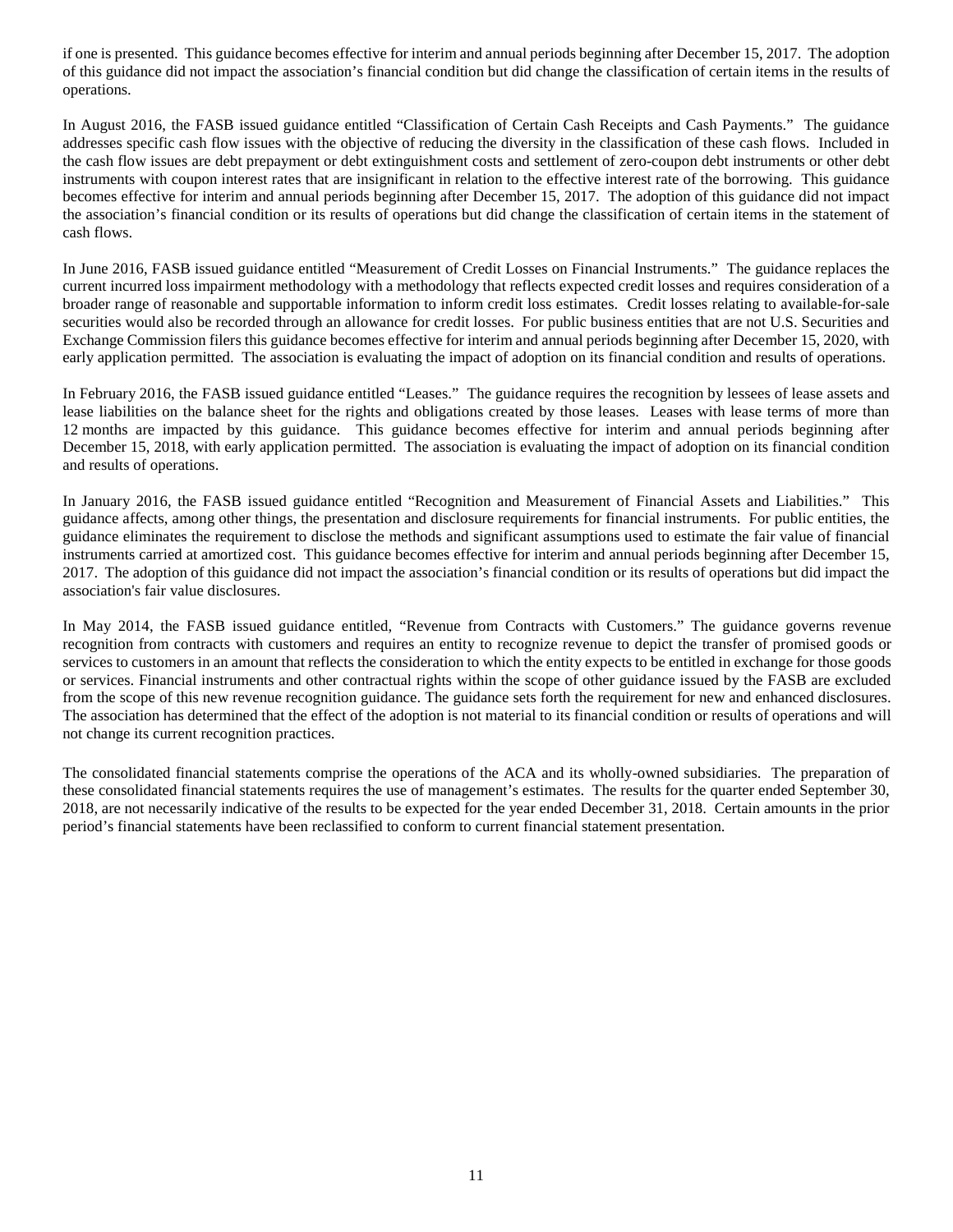# **NOTE 2 — INVESTMENTS:**

Effective in the first quarter of 2010, \$35,192,440 of agricultural mortgage loans previously covered under a long-term standby commitment to purchase agreement with the Federal Agricultural Mortgage Corporation (Farmer Mac) were securitized. No gain or loss was recognized in the financial statements upon completion of the securitization. Terms of the agreement call for a guarantee fee of 20-50 basis points to be paid to Farmer Mac, and for the association to receive a 30-basis-point fee for servicing the underlying loans.

The following is a summary of Farmer Mac agricultural mortgage-backed securities:

|                                         | September 30, 2018 |                                                   |                        |                   |                                  |  |  |
|-----------------------------------------|--------------------|---------------------------------------------------|------------------------|-------------------|----------------------------------|--|--|
|                                         | Cost               | Gross<br>Amortized Unrealized Unrealized<br>Gains | Gross<br><b>Losses</b> | <b>Fair Value</b> | <b>Weighted Average</b><br>Yield |  |  |
| Agricultural mortgage-backed securities | \$6,094,683        | \$<br>÷.                                          | \$66,599               | \$6,028,084       | 4.83 %                           |  |  |
|                                         |                    |                                                   | December 31, 2017      |                   |                                  |  |  |
|                                         |                    | Gross                                             | Gross                  |                   |                                  |  |  |
|                                         | Amortized<br>Cost  | Unrealized<br>Gains                               | Unrealized<br>Losses   | Fair Value        | Weighted Average<br>Yield        |  |  |
| Agricultural mortgage-backed securities | \$ 6,674,806       | -S<br>$\blacksquare$                              | \$172,661              | \$6,502,145       | 4.40 %                           |  |  |

# **NOTE 3 — LOANS AND ALLOWANCE FOR LOAN LOSSES:**

A summary of loans follows:

|                               | September 30,     | December 31,     |  |  |
|-------------------------------|-------------------|------------------|--|--|
|                               | 2018              | 2017             |  |  |
| Loan Type                     | <b>Amount</b>     | Amount           |  |  |
| Production agriculture:       |                   |                  |  |  |
| Real estate mortgage          | \$<br>909,793,257 | 902,008,489<br>S |  |  |
| Production and                |                   |                  |  |  |
| intermediate term             | 75,009,839        | 69,807,416       |  |  |
| Agribusiness:                 |                   |                  |  |  |
| Loans to cooperatives         | 3,439,041         | 3,346,691        |  |  |
| Processing and marketing      | 33,822,746        | 28,541,849       |  |  |
| Farm-related business         | 429,670           | 748,698          |  |  |
| Communication                 | 3,814,861         | 3,862,552        |  |  |
| Energy                        | 12,031,272        | 12,072,909       |  |  |
| Rural residential real estate | 2,700,385         | 2,910,299        |  |  |
| Total                         | \$1,041,041,071   | \$1,023,298,903  |  |  |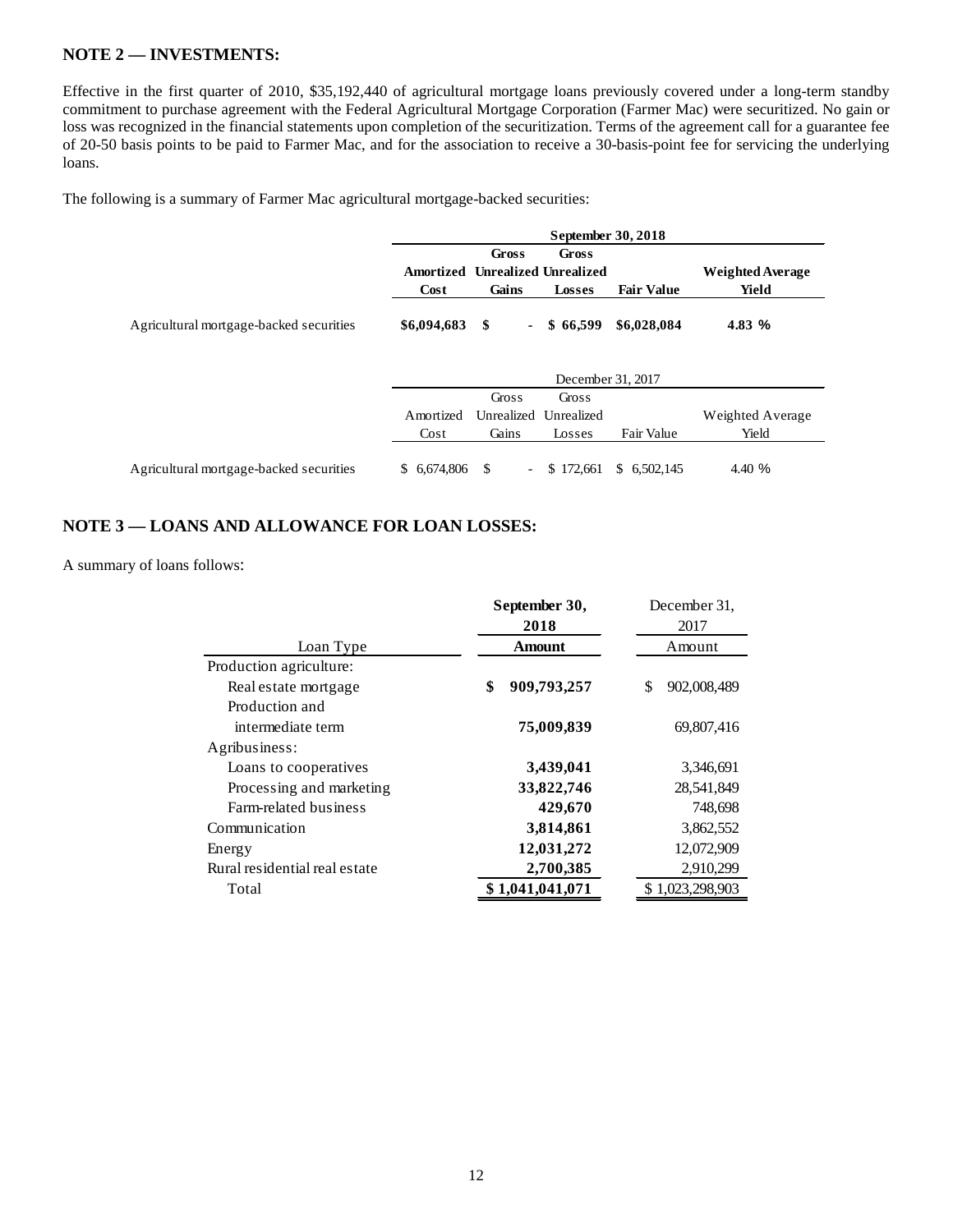The association purchases or sells participation interests with other parties in order to diversify risk, manage loan volume and comply with Farm Credit Administration regulations. The following table presents information regarding the balances of participations purchased and sold at September 30, 2018:

|                                  |                | <b>Other Farm Credit Institutions</b> |                | Non-Farm Credit Institutions | Total          |                |
|----------------------------------|----------------|---------------------------------------|----------------|------------------------------|----------------|----------------|
|                                  | Participations | Participations                        | Participations | Participations               | Participations | Participations |
|                                  | Purchased      | Sold                                  | Purchased      | Sold                         | Purchased      | Sold           |
| Real estate mortgage             | 4,885,598      | \$44,702,271                          | 410.451<br>S   |                              | 5,296,049      | \$44,702,271   |
| Production and intermediate term | 3.957.684      | 24,496,740                            | 56,268         |                              | 4.013.952      | 24,496,740     |
| Agribusiness                     | 37,288,744     |                                       |                |                              | 37,288,744     |                |
| Communication                    | 3,814,861      |                                       |                |                              | 3,814,861      |                |
| Energy                           | 12,031,271     |                                       |                |                              | 12,031,271     |                |
| Total                            | \$61,978,158   | \$69,199,011                          | 466,719        |                              | \$62,444,877   | \$69,199,011   |

The association also utilizes the Mississippi Development Authority's Agribusiness Enterprise Loan Program (ABE), which is designed to provide a percentage of low-cost state financing combined with private financial lending institutions' loan proceeds to encourage loans to the agribusiness industry in the state. ABE loans totaled \$16,566,440 and \$16,573,976 as of September 30, 2018, and December 31, 2017, respectively.

The association is authorized under the Farm Credit Act to accept "advance conditional payments" (ACPs) from borrowers. To the extent the borrower's access to such ACPs is restricted and the legal right of setoff exists, the ACPs are netted against the borrower's related loan balance. Unrestricted advance conditional payments are included in other liabilities. ACPs are not insured, and interest is generally paid by the association on such balances. Balances of ACPs were \$0 and \$78,653 at September 30, 2018, and December 31, 2017, respectively.

Nonperforming assets (including related accrued interest) and related credit quality statistics are as follows:

|                                   | September 30,<br>2018 |           | December 31,<br>2017 |  |
|-----------------------------------|-----------------------|-----------|----------------------|--|
| <b>Nonaccrual loans:</b>          |                       |           |                      |  |
| Real estate mortgage              | \$                    | 2,230,154 | 2,581,318<br>S       |  |
| Production and intermediate term  |                       | 916,607   | 702,444              |  |
| Total nonaccrual loans            |                       | 3,146,761 | 3,283,762            |  |
| Accruing restructured loans:      |                       |           |                      |  |
| Real estate mortgage              |                       | 384,063   | 455,491              |  |
| Production and intermediate term  |                       | 80,293    | 80,028               |  |
| Total accruing restructured loans |                       | 464,356   | 535,519              |  |
| Total nonperforming loans         |                       | 3,611,117 | 3,819,281            |  |
| Other property owned              |                       | 5,601,618 | 5,597,118            |  |
| Total nonperforming assets        |                       | 9,212,735 | 9,416,399            |  |

One credit quality indicator utilized by the association is the Farm Credit Administration Uniform Loan Classification System that categorizes loans into five categories. The categories are defined as follows:

- Acceptable assets are expected to be fully collectible and represent the highest quality;
- Other assets especially mentioned (OAEM) assets are currently collectible but exhibit some potential weakness;
- Substandard assets exhibit some serious weakness in repayment capacity, equity and/or collateral pledged on the loan;
- Doubtful assets exhibit similar weaknesses to substandard assets; however, doubtful assets have additional weaknesses in existing factors, conditions and values that make collection in full highly questionable; and
- Loss assets are considered uncollectible.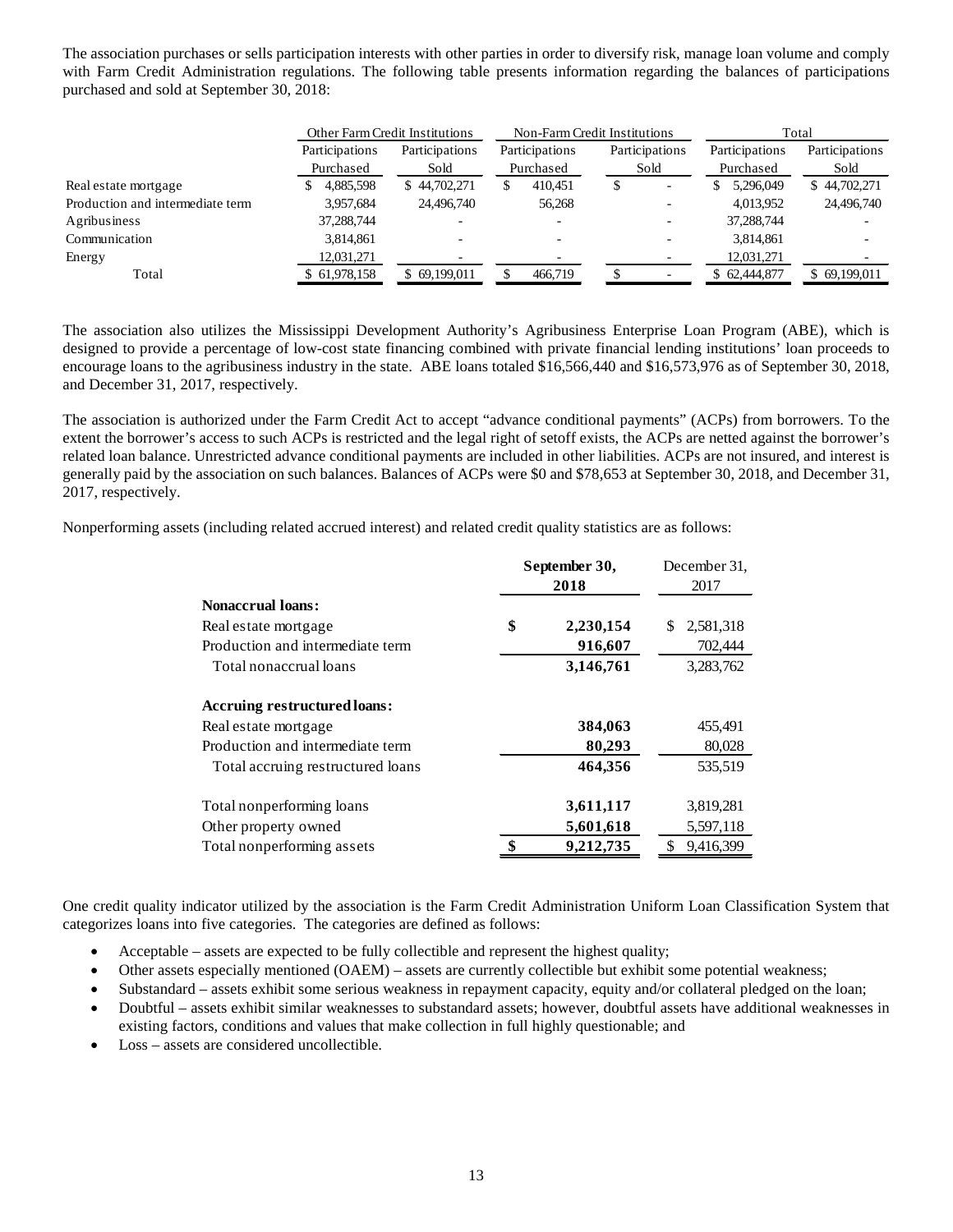The following table shows loans and related accrued interest as a percentage of total loans and related accrued interest receivable by loan type as of:

|                                  | September 30,  | December 31,   |
|----------------------------------|----------------|----------------|
|                                  | 2018           | 2017           |
| Real estate mortgage             |                |                |
| Acceptable                       | 98.38<br>$\%$  | 98.18 %        |
| <b>OAEM</b>                      | 1.08           | 1.18           |
| Substandard/doubtful             | 0.55           | 0.64           |
|                                  | 100.01         | 100.00         |
| Production and intermediate term |                |                |
| Acceptable                       | 98.68          | 98.31          |
| <b>OAEM</b>                      | ÷,             | 0.13           |
| Substandard/doubtful             | 1.32           | 1.56           |
|                                  | 100.00         | 100.00         |
| Loans to cooperatives            |                |                |
| Acceptable                       | 100.00         | 100.00         |
| <b>OAEM</b>                      |                |                |
| Substandard/doubtful             |                |                |
|                                  | 100.00         | 100.00         |
| Processing and marketing         |                |                |
| Acceptable                       | 100.00         | 100.00         |
| <b>OAEM</b>                      |                |                |
| Substandard/doubtful             |                |                |
|                                  | 100.00         | 100.00         |
| Farm-related business            |                |                |
| Acceptable                       | 100.00         | 100.00         |
| <b>OAEM</b>                      |                |                |
| Substandard/doubtful             |                |                |
|                                  | 100.00         | 100.00         |
| Communication                    |                |                |
| Acceptable                       | 100.00         | 100.00         |
| <b>OAEM</b>                      |                |                |
| Substandard/doubtful             |                |                |
|                                  | 100.00         | 100.00         |
| Energy                           |                |                |
| Acceptable                       | 100.00         | 100.00         |
| <b>OAEM</b>                      |                |                |
| Substandard/doubtful             |                |                |
|                                  | 100.00         | 100.00         |
| Rural residential real estate    |                |                |
| Acceptable                       | 100.00         | 100.00         |
| <b>OAEM</b>                      |                |                |
| Substandard/doubtful             |                |                |
|                                  |                |                |
| Total loans                      | 100.00         | 100.00         |
|                                  | 98.49          |                |
| Acceptable<br><b>OAEM</b>        | 0.94           | 98.28<br>1.05  |
| Substandard/doubtful             |                |                |
|                                  | 0.57           | 0.67           |
|                                  | 100.00<br>$\%$ | $\%$<br>100.00 |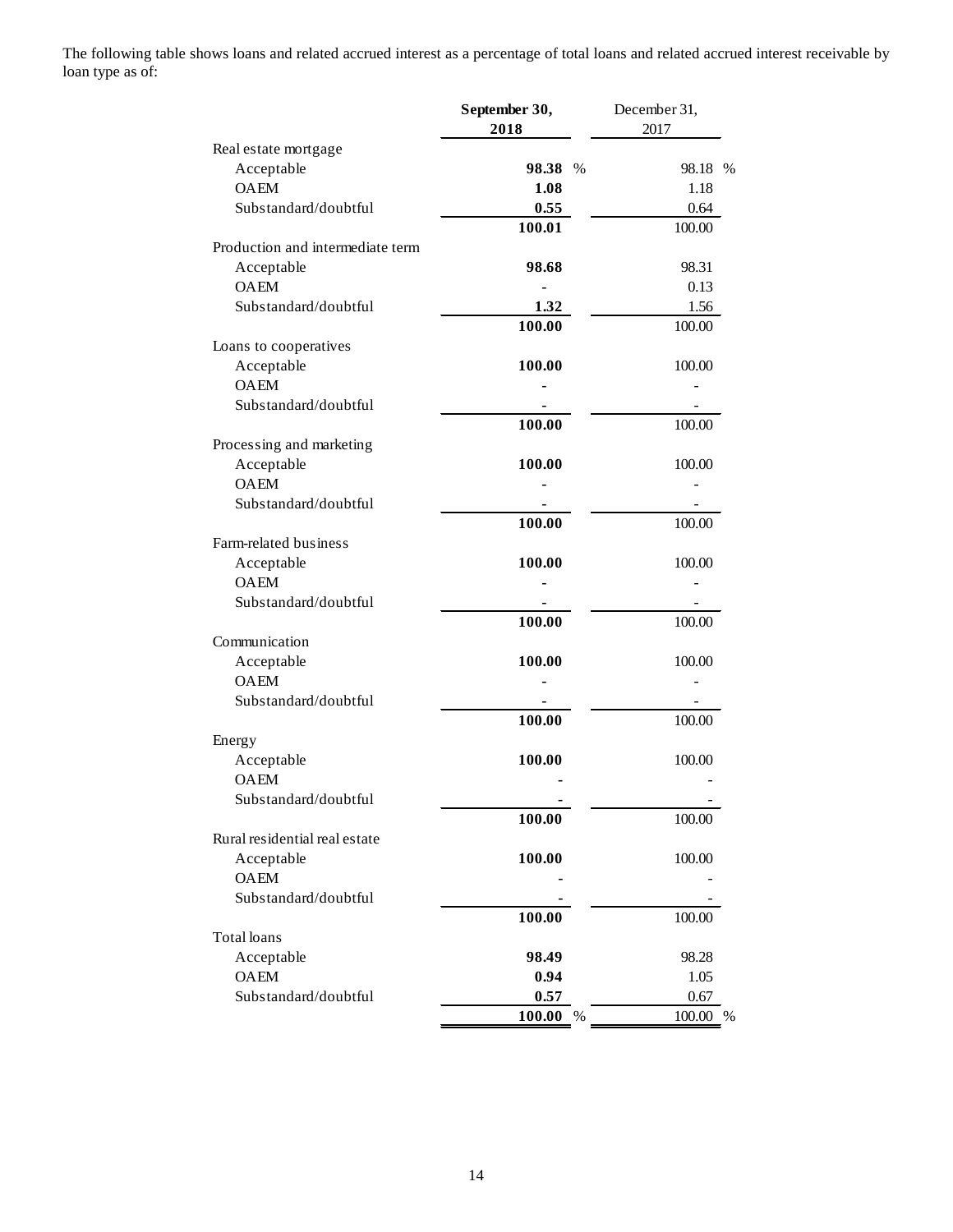The following tables provide an age analysis of past due loans (including accrued interest) as of:

| September 30, 2018                      | 30-89           | 90 Days         | <b>Total</b>    | <b>Not Past Due or</b> |                     |
|-----------------------------------------|-----------------|-----------------|-----------------|------------------------|---------------------|
|                                         | <b>Days</b>     | or More         | Past            | Less Than 30           | <b>Total</b>        |
|                                         | <b>Past Due</b> | <b>Past Due</b> | <b>Due</b>      | Days Past Due          | Loans               |
| Real estate mortgage                    | \$4,489,293     | \$1,418,902     | \$5,908,195     | \$<br>913,629,809      | \$<br>919,538,004   |
| <b>Production and intermediate term</b> | 152,860         | 320,103         | 472,963         | 75,639,012             | 76,111,975          |
| Loans to cooperatives                   |                 |                 |                 | 3,440,031              | 3,440,031           |
| Processing and marketing                |                 |                 |                 | 33,855,092             | 33,855,092          |
| <b>Farm-related business</b>            |                 |                 |                 | 436,002                | 436,002             |
| Communication                           |                 |                 |                 | 3,817,188              | 3,817,188           |
| <b>Energy</b>                           |                 |                 |                 | 12,202,664             | 12,202,664          |
| Rural residential real estate           |                 |                 |                 | 2,709,172              | 2,709,172           |
| <b>Total</b>                            | \$4,642,153     | \$1,739,005     | \$6,381,158     | \$1,045,728,970        | \$1,052,110,128     |
| December 31, 2017                       | 30-89           | 90 Days         | Total           | Not Past Due or        |                     |
|                                         | Days            | or More         | Past            | Less Than 30           | Total               |
|                                         | Past Due        | Past Due        | Due             | Days Past Due          | Loans               |
| Real estate mortgage                    | 7,291,228<br>\$ | \$<br>768,612   | \$<br>8,059,840 | \$<br>901,186,020      | \$.<br>909,245,860  |
| Production and intermediate term        | 12,324          |                 | 12,324          | 70,579,134             | 70,591,458          |
| Loans to cooperatives                   |                 |                 |                 | 3,347,965              | 3,347,965           |
| Processing and marketing                |                 |                 |                 | 28,567,925             | 28,567,925          |
| Farm-related business                   |                 |                 |                 | 749,582                | 749,582             |
| Communication                           |                 |                 |                 | 3,872,601              | 3,872,601           |
| Energy                                  |                 |                 |                 | 12,247,322             | 12,247,322          |
| Rural residential real estate           |                 |                 |                 | 2,919,330              | 2,919,330           |
| Total                                   | \$ 7,303,552    | \$<br>768,612   | \$8,072,164     | \$<br>1,023,469,879    | \$<br>1.031.542.043 |

Note: The recorded investment in the receivable is the face amount increased or decreased by applicable accrued interest and unamortized premium, discount, finance charges or acquisition costs, and may also reflect a previous direct write-down of the investment.

A restructuring of a debt constitutes a troubled debt restructuring if the creditor for economic or legal reasons related to the debtor's financial difficulties grants a concession to the debtor that it would not otherwise consider. Troubled debt restructurings are undertaken in order to improve the likelihood of recovery on the loan and may include, but are not limited to, forgiveness of principal or interest, interest rate reductions that are lower than the current market rate for new debt with similar risk, or significant term or payment extensions.

As of September 30, 2018, the total recorded investment of troubled debt restructured loans was \$464,356, all of which are in accrual status with no specific reserve. There was no commitments to lend funds to borrowers whose loan terms have been modified in a troubled debt restructurings as of September 30, 2018 and December 31, 2017.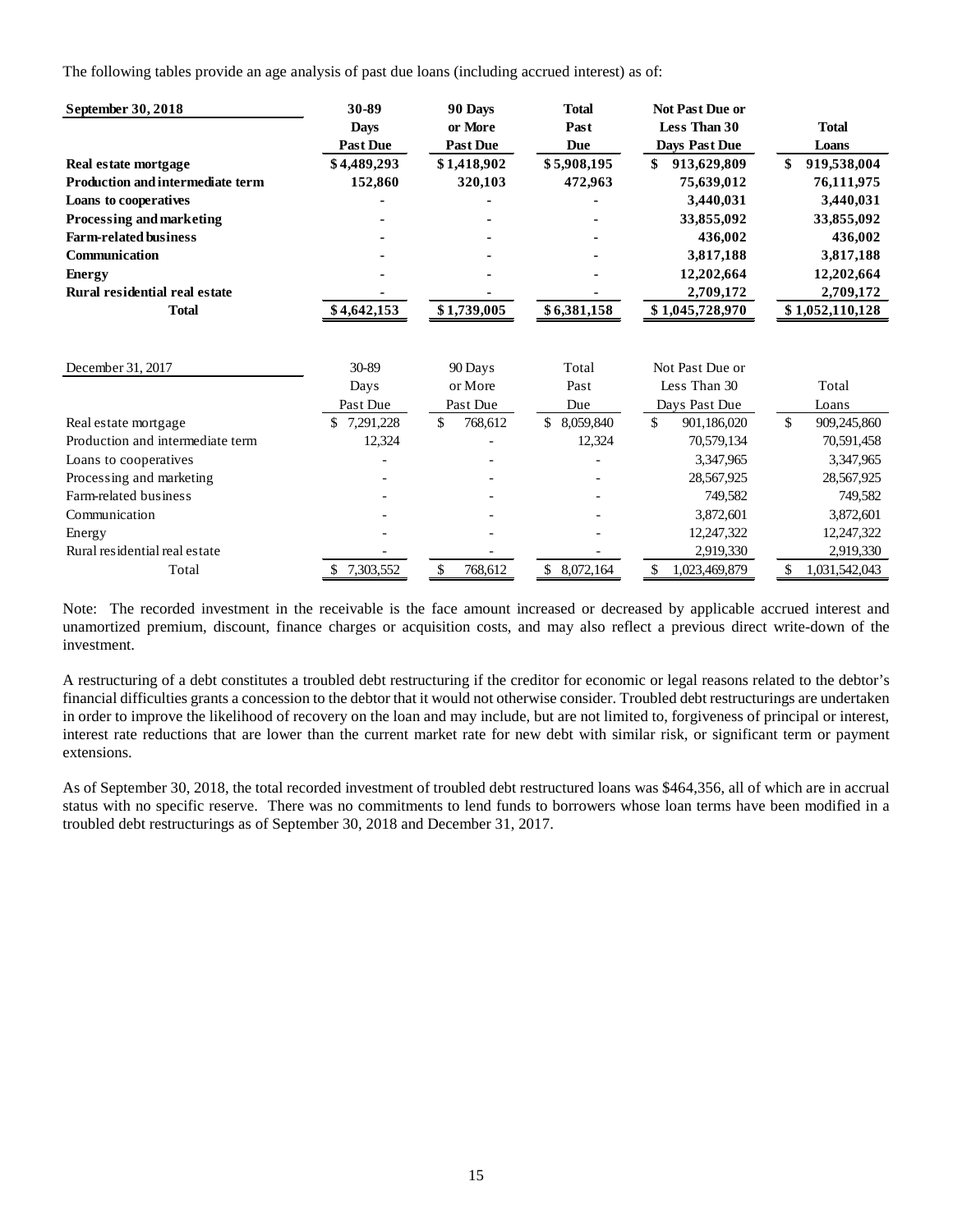The following tables present additional information regarding troubled debt restructurings, which includes both accrual and nonaccrual loans with troubled debt restructuring designation, that occurred during the nine months ended September 30, 2018. The premodification outstanding recorded investment represents the recorded investment of the loans as of the quarter end prior to the restructuring. The postmodification outstanding recorded investment represents the recorded investment of the loans as of the quarter end the restructuring occurred. Loans formally restructured prior to January 1, 2018, were \$728.163.

| For the Nine Months Ended<br>September 30, 2018 | Premodification Outstanding<br>Recorded Investment | Postmodification Outstanding<br>Recorded Investment |                              |  |  |
|-------------------------------------------------|----------------------------------------------------|-----------------------------------------------------|------------------------------|--|--|
| Troubled debt restructurings:                   |                                                    |                                                     |                              |  |  |
| Real estate mortgage<br>Total                   |                                                    |                                                     |                              |  |  |
| For the Nine Months Ended                       | Premodification Outstanding                        |                                                     | Postmodification Outstanding |  |  |
| September 30, 2017                              | Recorded Investment                                |                                                     | Recorded Investment          |  |  |
| Troubled debt restructurings:                   |                                                    |                                                     |                              |  |  |
| Real estate mortgage                            | 443,320                                            |                                                     | 432,027                      |  |  |
| Total                                           | 443,320                                            |                                                     | 432,027                      |  |  |

In restructurings where principal is forgiven, the amount of the forgiveness is immediately charged off. In restructurings where accrued interest is forgiven, the interest is reversed (if current year interest) or charged off (if prior year interest). Charge-offs recorded at the modification date were \$0 for the quarter ending September 30, 2018.

The predominant form of concession granted for troubled debt restructuring includes extension of terms and interest rate decreases. Other types of modifications include extension of the term, principal or accrued interest reductions, interest rate decreases and delayed payments, among others. At times, these terms might be offset with incremental payments, additional collateral or new borrower guarantees, in which case we assess all of the modified terms to determine if the overall modification qualifies as a troubled debt restructuring.

The following table provides information on outstanding loans restructured in troubled debt restructurings at period end. These loans are included as impaired loans in the impaired loan table at:

|                                  | Loans Modified as TDRs |  |                      |    | TDRs in Nonaccrual Status* |  |                      |  |
|----------------------------------|------------------------|--|----------------------|----|----------------------------|--|----------------------|--|
|                                  | September 30,<br>2018  |  | December 31.<br>2017 |    | September 30,<br>2018      |  | December 31.<br>2017 |  |
| Real estate mortgage             | 384,063                |  | 648,135              | \$ |                            |  | 192,643              |  |
| Production and intermediate term | 80.293                 |  | 80,028               |    |                            |  |                      |  |
| Total                            | 464.356                |  | 728,163              |    |                            |  | 192,643              |  |

\*represents the portion of loans modified as TDRs that are in nonaccrual status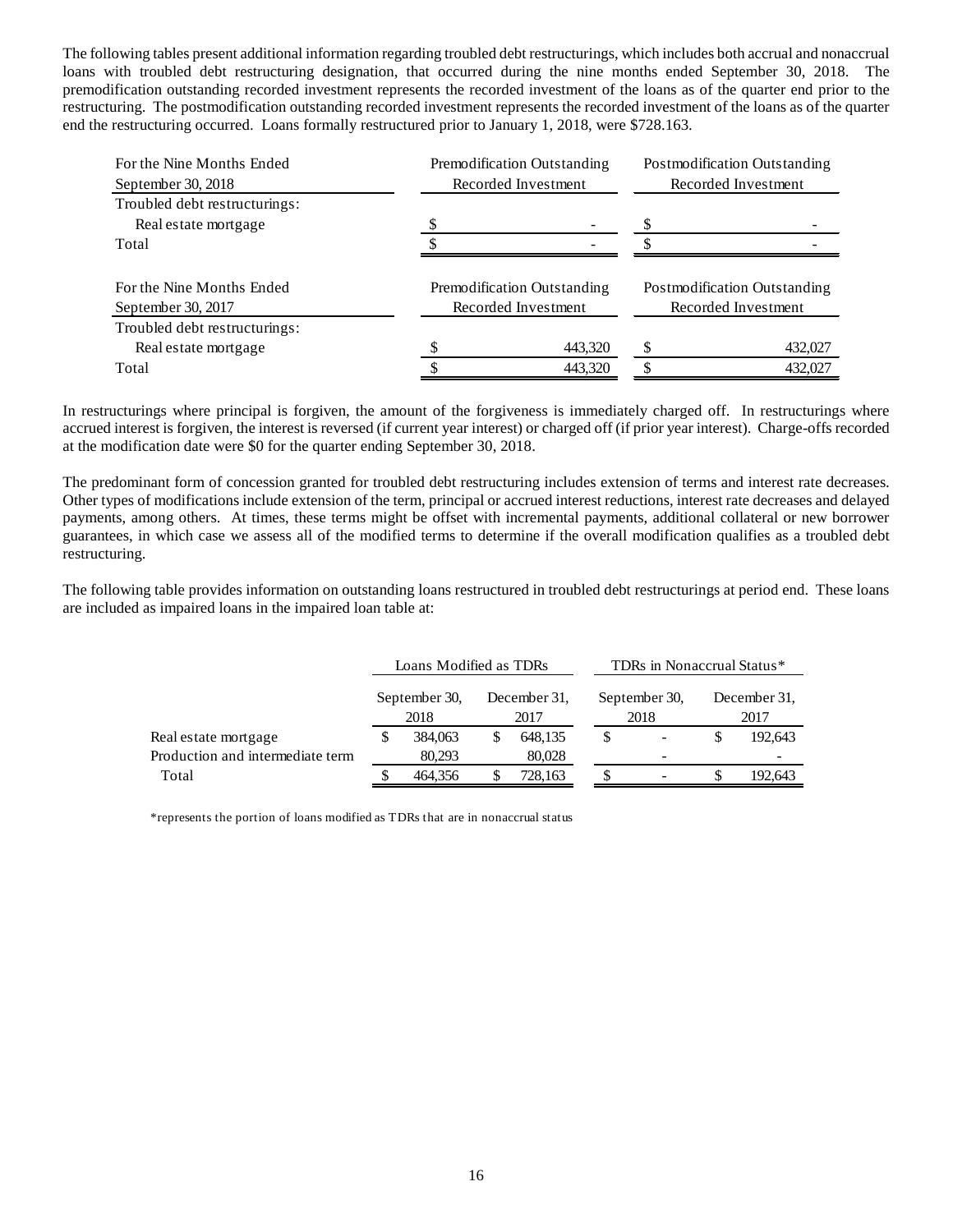Additional impaired loan information is as follows:

|                                                                |                   | September 30, 2018          |                  | December 31, 2017        |                             |               |           |  |
|----------------------------------------------------------------|-------------------|-----------------------------|------------------|--------------------------|-----------------------------|---------------|-----------|--|
|                                                                |                   | <b>Unpaid</b>               |                  |                          | Unpaid                      |               |           |  |
|                                                                | <b>Recorded</b>   | Principal                   | <b>Related</b>   | Recorded                 | Principal                   |               | Related   |  |
|                                                                | <b>Investment</b> | <b>Balance</b> <sup>a</sup> | <b>Allowance</b> | Investment               | <b>Balance</b> <sup>a</sup> |               | Allowance |  |
| Impaired loans with a related<br>allowance for credit losses:  |                   |                             |                  |                          |                             |               |           |  |
| Real estate mortgage                                           | \$<br>106,068     | \$<br>106,068               | \$23,262         | \$.<br>114,944           | \$<br>114,944               | \$            | 23,262    |  |
| Production and intermediate term                               |                   |                             |                  |                          |                             |               |           |  |
| Total                                                          | 106,068<br>-S     | 106,068<br>\$               | \$<br>23,262     | <sup>\$</sup><br>114,944 | \$<br>114,944               | <sup>\$</sup> | 23,262    |  |
| Impaired loans with no related<br>allowance for credit losses: |                   |                             |                  |                          |                             |               |           |  |
| Real estate mortgage                                           | \$2,508,149       | \$2,517,322                 | \$               | \$2,921,865              | \$2,913,580                 | \$            |           |  |
| Production and intermediate term                               | 996,900           | 995,516                     |                  | 782,472                  | 782,154                     |               |           |  |
| Total                                                          | \$3,505,049       | \$3,512,838                 | \$               | \$3,704,337              | \$3,695,734                 | $\mathbb{S}$  |           |  |
| Total impaired loans:                                          |                   |                             |                  |                          |                             |               |           |  |
| Real estate mortgage                                           | \$2,614,217       | \$2,623,390                 | \$23,262         | \$3,036,809              | \$ 3,028,524                | \$            | 23,262    |  |
| Production and intermediate term                               | 996,900           | 995,516                     |                  | 782,472                  | 782,154                     |               |           |  |
| Total                                                          | \$3,611,117       | \$3,618,906                 | \$<br>23,262     | \$ 3,819,281             | \$ 3,810,678                | \$            | 23,262    |  |
|                                                                |                   |                             |                  |                          |                             |               |           |  |

<sup>a</sup> Unpaid principal balance represents the recorded principal balance of the loan.

|                                                                |                            |                                  | For the Three Months Ended |                    |                     | For the Nine Months Ended        |                     |                    |  |  |  |
|----------------------------------------------------------------|----------------------------|----------------------------------|----------------------------|--------------------|---------------------|----------------------------------|---------------------|--------------------|--|--|--|
|                                                                |                            | September 30, 2018               |                            | September 30, 2017 |                     | September 30, 2018               |                     | September 30, 2017 |  |  |  |
|                                                                | Average<br><b>Impaired</b> | <b>Interest</b><br><b>Income</b> | Average<br>Impaired        | Interest<br>Income | Average<br>Impaired | <b>Interest</b><br><b>Income</b> | Average<br>Impaired | Interest<br>Income |  |  |  |
| Impaired loans with a related<br>allowance for credit losses:  | Loans                      | Recognized                       | Loans                      | Recognized         | Loans               | Recognized                       | Loans               | Recognized         |  |  |  |
| Real estate mortgage                                           | \$<br>107,910              | \$                               | \$119,501                  | \$                 | \$<br>110,825       | \$                               | \$<br>122,237       | \$                 |  |  |  |
| Production and intermediate term                               |                            |                                  |                            |                    |                     |                                  |                     |                    |  |  |  |
| Total                                                          | 107,910                    | \$                               | \$<br>119,501              |                    | 110,825<br>\$       | S                                | \$<br>122,237       |                    |  |  |  |
| Impaired loans with no related<br>allowance for credit losses: |                            |                                  |                            |                    |                     |                                  |                     |                    |  |  |  |
| Real estate mortgage                                           | \$2,095,377                | \$<br>67,419                     | \$2,660,166                | \$.<br>8,148       | \$2,053,310         | \$<br>147,404                    | \$2,464,009         | 28,290             |  |  |  |
| Production and intermediate term                               | 686,825                    | 2,012                            | 765,339                    | 8,292              | 546,566             | 27,037                           | 424,601             | 18,132             |  |  |  |
| Total                                                          | \$2,782,202                | 69,431                           | \$3,425,505                | 16,440             | \$2,599,876         | 174,441                          | \$2,888,610         | 46,422             |  |  |  |
| Total impaired loans:                                          |                            |                                  |                            |                    |                     |                                  |                     |                    |  |  |  |
| Real estate mortgage                                           | \$2,203,287                | \$<br>67,419                     | \$2,779,667                | \$.<br>8,148       | \$2,164,135         | \$<br>147,404                    | \$2,586,246         | 28,290             |  |  |  |
| Production and intermediate term                               | 686,825                    | 2,012                            | 765,339                    | 8,292              | 546,566             | 27,037                           | 424,601             | 18,132             |  |  |  |
| Total                                                          | \$2,890,112                | 69,431                           | \$3,545,006                | 16,440             | \$2,710,701         | 174,441                          | \$3,010,847         | 46,422             |  |  |  |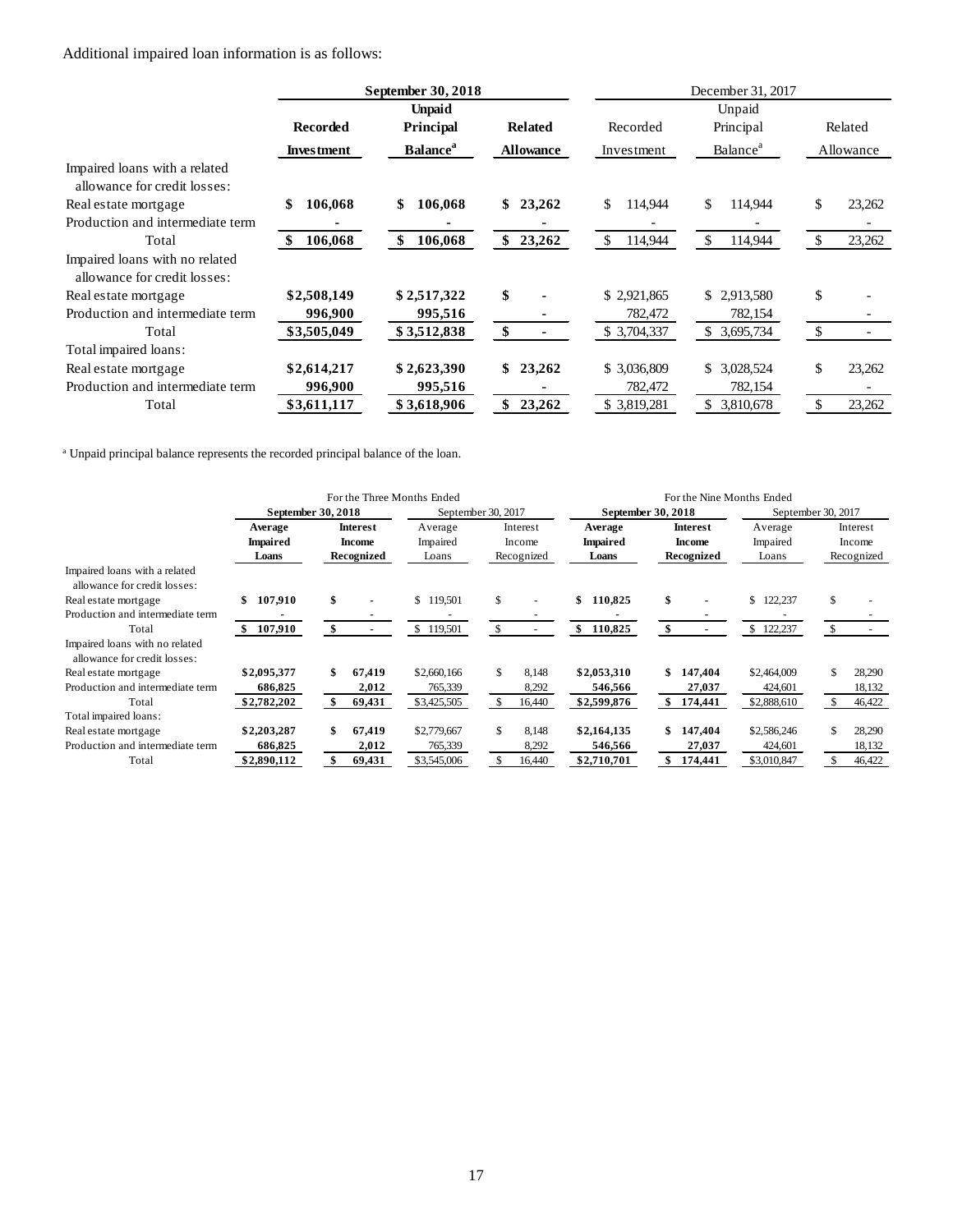A summary of changes in the allowance for loan losses and period end recorded investment in loans is as follows:

|                                           |    | Real Estate<br>Mortgage | Production and<br>Intermediate<br>Term | Agribusiness        |              | Communications           |      | Energy and<br>Water/Waste<br>Water | Rural<br>Residential<br>Real Estate | Total                    |
|-------------------------------------------|----|-------------------------|----------------------------------------|---------------------|--------------|--------------------------|------|------------------------------------|-------------------------------------|--------------------------|
| <b>Allowance for Credit</b><br>Losses:    |    |                         |                                        |                     |              |                          |      |                                    |                                     |                          |
| Balance at June 30, 2018                  | \$ | 881,026                 | \$<br>106,707                          | \$<br>35,453        | \$           | 8,230                    | \$   | 8,366                              | \$<br>3,697                         | \$<br>1,043,479          |
| Charge-offs                               |    |                         |                                        |                     |              |                          |      |                                    |                                     |                          |
| Recoveries                                |    |                         | ÷,                                     | L,                  |              | $\overline{a}$           |      | ٠                                  | ٠                                   |                          |
| Provision for loan losses                 |    | 45,830                  | (15,047)                               | (1,854)             |              | (85)                     |      | (31)                               | (1,252)                             | 27,561                   |
| Other<br>Balance at September 30, 2018 \$ |    | 926,856                 | \$<br>208<br>91,868                    | \$<br>737<br>34,336 | $\mathbb{S}$ | 97<br>8,242              | $\$$ | 32<br>8,367                        | \$<br>2,445                         | \$<br>1,074<br>1,072,114 |
|                                           |    |                         |                                        |                     |              |                          |      |                                    |                                     |                          |
| Balance at                                |    |                         |                                        |                     |              |                          |      |                                    |                                     |                          |
| December 31, 2017                         | \$ | 759,757                 | \$<br>76,000                           | \$<br>36,074        | \$           | 8,969                    | \$   | 9,334                              | \$<br>2,607                         | \$<br>892,741            |
| Charge-offs                               |    |                         | $\overline{\phantom{a}}$               | $\overline{a}$      |              |                          |      |                                    |                                     |                          |
| Recoveries                                |    |                         | ä,                                     | $\overline{a}$      |              | $\overline{a}$           |      | ä,                                 | L.                                  |                          |
| Provision for loan losses                 |    | 167,077                 | 11,956                                 | (4,577)             |              | (775)                    |      | (519)                              | (162)                               | 173,000                  |
| Adjustment due to merger                  |    |                         | L.                                     | L,                  |              |                          |      | L,                                 |                                     |                          |
| Other                                     |    | 22<br>926,856           | \$<br>3,912<br>91,868                  | \$<br>2,839         | \$           | 48<br>8,242              | \$   | (448)                              | \$<br>2,445                         | \$<br>6,373<br>1,072,114 |
| Balance at September 30, 2018 \$          |    |                         |                                        | 34,336              |              |                          |      | 8,367                              |                                     |                          |
| <b>Ending Balance:</b>                    |    |                         |                                        |                     |              |                          |      |                                    |                                     |                          |
| Individually evaluated for                |    |                         |                                        |                     |              |                          |      |                                    |                                     |                          |
| impairment                                | \$ | 23,262                  | \$                                     | \$                  | \$           |                          | \$   |                                    | \$                                  | \$<br>23,262             |
| Collectively evaluated for                |    |                         |                                        |                     |              |                          |      |                                    |                                     |                          |
| impairment                                |    | 903,594                 | 91,868                                 | 34,336              |              | 8,242                    |      | 8,367                              | 2,445                               | 1,048,852                |
| Balance at September 30, 2018 \$          |    | 926,856                 | \$<br>91,868                           | \$<br>34,336        | \$           | 8,242                    | \$   | 8,367                              | \$<br>2,445                         | \$<br>1,072,114          |
| Balance at                                |    |                         |                                        |                     |              |                          |      |                                    |                                     |                          |
| June 30, 2017                             | \$ | 730,453                 | \$<br>101,076                          | \$<br>21,371        | \$           | 10,766                   | \$   | 15,387                             | \$<br>2,177                         | \$<br>881,230            |
| Charge-offs                               |    |                         |                                        |                     |              |                          |      |                                    | $\overline{\phantom{0}}$            |                          |
| Recoveries                                |    | ٠                       |                                        | L.                  |              | $\overline{a}$           |      | ٠                                  | ٠                                   |                          |
| Provision for loan losses                 |    | 13,538                  | (32,765)                               | 1,806               |              | (302)                    |      | (36)                               | 248                                 | (17,511)                 |
| Other                                     |    | 108                     | 7,794                                  | (422)               |              | $\overline{\phantom{a}}$ |      | (5,483)                            | $\overline{\phantom{a}}$            | 1,997                    |
| Balance at                                |    |                         |                                        |                     |              |                          |      |                                    |                                     |                          |
| September 30, 2017                        | S  | 744,099                 | \$<br>76,105                           | \$<br>22,755        | \$           | 10,464                   | \$   | 9,868                              | \$<br>2,425                         | \$<br>865,716            |
| Balance at                                |    |                         |                                        |                     |              |                          |      |                                    |                                     |                          |
| December 31, 2016                         | \$ | 621,167                 | \$<br>69,216                           | \$<br>24,537        | \$           | 21,864                   | \$   | 12,278                             | \$<br>3,895                         | \$<br>752,957            |
| Charge-offs                               |    | ÷,                      | ÷,                                     | L,                  |              |                          |      | ÷,                                 | ÷                                   | $\overline{\phantom{a}}$ |
| Recoveries                                |    |                         |                                        |                     |              |                          |      |                                    |                                     |                          |
| Provision for loan losses                 |    | 122,885                 | 17,496                                 | 7,743               |              | (12, 617)                |      | 4,553                              | (1,510)                             | 138,550                  |
| Other                                     |    | 47                      | (10,607)                               | (9,525)             |              | 1,217                    |      | (6,963)                            | 40                                  | (25,791)                 |
| Balance at                                |    |                         |                                        |                     |              |                          |      |                                    |                                     |                          |
| September 30, 2017                        | \$ | 744,099                 | \$<br>76,105                           | \$<br>22,755        | \$           | 10,464                   | \$   | 9,868                              | \$<br>2,425                         | \$<br>865,716            |
| <b>Ending Balance:</b>                    |    |                         |                                        |                     |              |                          |      |                                    |                                     |                          |
| Individually evaluated for                |    |                         |                                        |                     |              |                          |      |                                    |                                     |                          |
| impairment                                | \$ | 31,005                  | \$                                     | \$                  | \$           |                          | \$   |                                    | \$                                  | \$<br>31,005             |
| Collectively evaluated for                |    |                         |                                        |                     |              |                          |      |                                    |                                     |                          |
| impairment<br>Balance at                  |    | 713,094                 | 76,105                                 | 22,755              |              | 10,464                   |      | 9,868                              | 2,425                               | 834,711                  |
| September 30, 2017                        | \$ | 744,099                 | \$<br>76,105                           | \$<br>22,755        | \$           | 10,464                   | \$   | 9,868                              | \$2,425                             | \$<br>865,716            |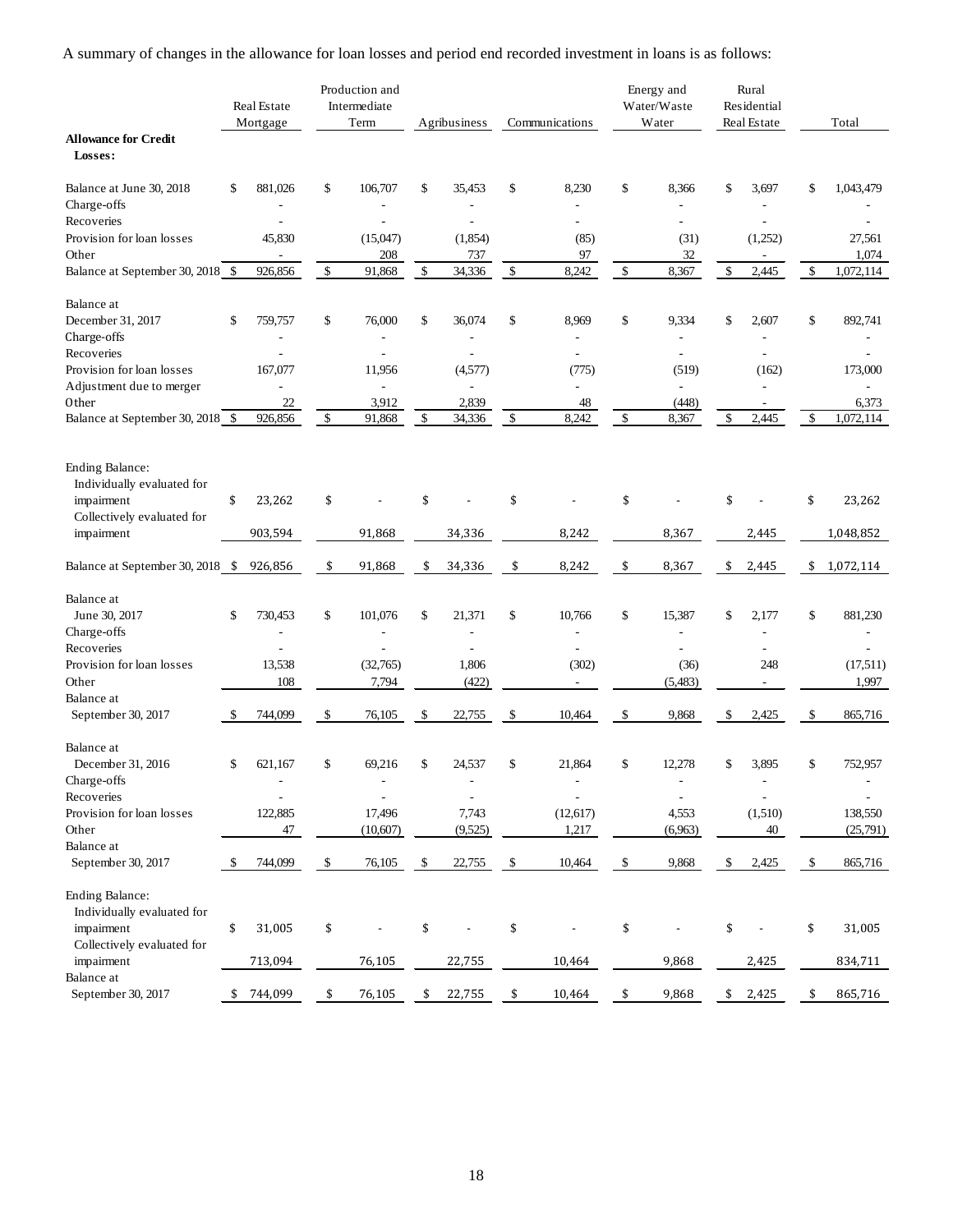|                             |                    | Production and   |               |                 | Energy and       | Rural       |                 |
|-----------------------------|--------------------|------------------|---------------|-----------------|------------------|-------------|-----------------|
|                             | <b>Real Estate</b> | Intermediate     |               |                 | Water/Waste      | Residential |                 |
|                             | Mortgage           | Term             | Agribusiness  | Communications  | Water            | Real Estate | Total           |
| <b>Recorded Investments</b> |                    |                  |               |                 |                  |             |                 |
| in Loans Outstanding:       |                    |                  |               |                 |                  |             |                 |
| Ending Balance at           |                    |                  |               |                 |                  |             |                 |
| September 30, 2018          | \$919,538,005      | 76,111,975<br>S  | \$ 37,731,124 | 3,817,188<br>\$ | 12,202,664<br>S  | \$2,709,172 | \$1,052,110,128 |
| Individually evaluated for  |                    |                  |               |                 |                  |             |                 |
| impairment                  | 2,614,217<br>S     | \$<br>996,900    | \$            | S               |                  |             | 3,611,117       |
| Collectively evaluated for  |                    |                  |               |                 |                  |             |                 |
| impairment                  | \$916,923,788      | 75,115,075<br>\$ | \$37,731,124  | \$<br>3,817,188 | 12,202,664<br>\$ | \$2,709,172 | \$1,048,499,011 |
|                             |                    |                  |               |                 |                  |             |                 |
| Ending Balance at           |                    |                  |               |                 |                  |             |                 |
| December 31, 2017           | \$909,245,860      | 70,591,458<br>\$ | \$32,665,472  | \$<br>3,872,601 | \$<br>12,247,322 | \$2,919,330 | \$1,031,542,043 |
| Individually evaluated for  |                    |                  |               |                 |                  |             |                 |
| impairment                  | 3,036,810<br>S     | \$<br>782,114    | \$            |                 |                  |             | 3,818,924       |
| Collectively evaluated for  |                    |                  |               |                 |                  |             |                 |
| impairment                  | \$906,209,050      | 69,809,344<br>\$ | \$32,665,472  | 3,872,601<br>S. | 12,247,322<br>\$ | \$2,919,330 | \$1,027,723,119 |
|                             |                    |                  |               |                 |                  |             |                 |

# **NOTE 4 –– CAPITAL:**

The association's board of directors has established a Capital Adequacy Plan (Plan) that includes the capital targets that are necessary to achieve the institution's capital adequacy goals as well as the minimum permanent capital standards. The Plan monitors projected dividends, equity retirements and other actions that may decrease the association's permanent capital. In addition to factors that must be considered in meeting the minimum standards, the board of directors also monitors the following factors: capability of management; quality of operating policies, procedures and internal controls; quality and quantity of earnings; asset quality and the adequacy of the allowance for losses to absorb potential loss within the loan and lease portfolios; sufficiency of liquid funds; needs of an institution's customer base; and any other risk-oriented activities, such as funding and interest rate risk, potential obligations under joint and several liability, contingent and off-balance-sheet liabilities or other conditions warranting additional capital. At least quarterly, management reviews the association's goals and objectives with the board.

### **Regulatory Capitalization Requirements**

| <b>Regulatory</b> | <b>Conservation</b> |              | As of              |
|-------------------|---------------------|--------------|--------------------|
| <b>Minimums</b>   | <b>Buffer</b>       | <b>Total</b> | September 30, 2018 |
|                   |                     |              |                    |
| 4.50%             | 2.50%               | 7.00%        | 14.55%             |
| $6.00\%$          | 2.50%               | 8.50%        | 14.55%             |
| 8.00%             | 2.50%               | 10.50%       | 14.65%             |
| 7.00%             | $0.00\%$            | 7.00%        | 14.56%             |
|                   |                     |              |                    |
|                   |                     |              |                    |
| 4.00%             | 1.00%               | 5.00%        | 13.76%             |
| 1.50%             | $0.00\%$            | 1.50%        | 10.54%             |
|                   |                     |              |                    |

Risk-adjusted assets have been defined by FCA Regulations as the Statement of Condition assets and off-balance-sheet commitments adjusted by various percentages, depending on the level of risk inherent in the various types of assets. The primary changes which generally have the impact of increasing risk-adjusted assets (decreasing risk-based regulatory capital ratios) were as follows:

- Inclusion of off-balance-sheet commitments less than 14 months
- Increased risk-weighting of most loans 90 days past due or in nonaccrual status

Risk-adjusted assets is calculated differently for the permanent capital ratio (referred herein as PCR risk-adjusted assets) compared to the other risk-based capital ratios. The primary difference is the deduction of the allowance for loan losses from risk-adjusted assets for the permanent capital ratio.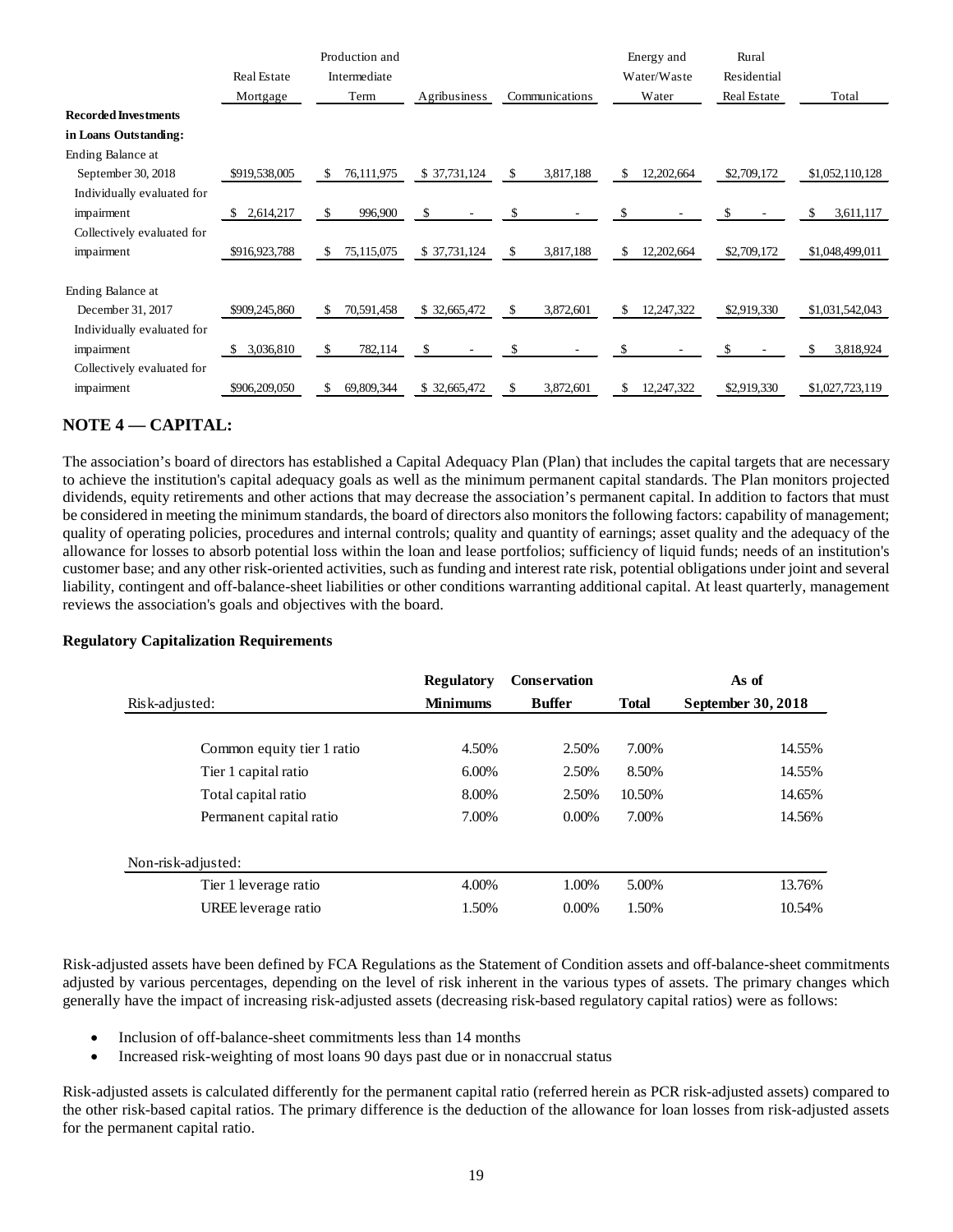The ratios are based on a three-month average daily balance in accordance with FCA regulations and are calculated as follows:

- Common equity tier 1 ratio is statutory minimum purchased borrower stock, other required borrower stock held for a minimum of 7 years, allocated equities held for a minimum of 7 years or not subject to revolvement, unallocated retained earnings, paid-in capital, less certain regulatory required deductions including the amount of allocated investments in other System institutions, and the amount of purchased investments in other System institutions under the corresponding deduction approach, divided by average risk-adjusted assets.
- Tier 1 capital ratio is common equity tier 1 plus non-cumulative perpetual preferred stock, divided by average risk-adjusted assets.
- Total capital is tier 1 capital plus other required borrower stock held for a minimum of 5 years, allocated equities held for a minimum of 5 years, subordinated debt and limited-life preferred stock greater than 5 years to maturity at issuance subject to certain limitations, allowance and reserve for credit losses under certain limitations less certain investments in other System institutions under the corresponding deduction approach, divided by average risk-adjusted assets.
- Permanent capital ratio (PCR) is all at-risk borrower stock, any allocated excess stock, unallocated retained earnings, paidin capital, subordinated debt and preferred subject to certain limitations, less certain allocated and purchased investments in other System institutions, divided by PCR risk-adjusted assets.
- Tier 1 leverage ratio is tier 1 capital, including regulatory deductions, divided by average assets less regulatory deductions subject to tier 1 capital.
- UREE leverage ratio is unallocated retained earnings, paid-in capital, allocated surplus not subject to revolvement less certain regulatory required deductions including the amount of allocated investments in other System institutions divided by average assets less regulatory deductions subject to tier 1 capital.

If the capital ratios fall below the minimum regulatory requirements, including the capital conservation and leverage buffer amounts, capital distributions (equity redemptions, dividends, and patronage) and discretionary bonus payments to senior offices are restricted or prohibited without prior FCA approval.

|                                                                                        | Common         |                |                |                |
|----------------------------------------------------------------------------------------|----------------|----------------|----------------|----------------|
|                                                                                        | equity         | Tier 1         | Total capital  | Permanent      |
| (dollars in thousands)                                                                 | tier 1 ratio   | capital ratio  | ratio          | capital ratio  |
| Numerator:                                                                             |                |                |                |                |
| Unallocated retained earnings                                                          | 86,750,667     | 86,750,667     | 86,750,667     | 86,750,667     |
| Paid-in capital                                                                        | 10,238,891     | 10,238,891     | 10,238,891     | 10,238,891     |
| Common Cooperative Equities:                                                           |                |                |                |                |
| Statutory minimum purchased borrower stock                                             | 4,303,346      | 4,303,346      | 4,303,346      | 4,303,346      |
| Other required member purchased stock held <5 years                                    |                |                |                |                |
| Other required member purchased stock held $\geq$ 5 years but < 7 years                |                |                |                |                |
| Other required member purchased stock held >7 years                                    |                |                |                |                |
| Allocated equities:                                                                    |                |                |                |                |
| Allocated equities held <5 years                                                       |                |                |                |                |
| Allocated equities held $>5$ years but < 7 years                                       |                |                |                |                |
| Allocated equities held >7                                                             | 44,903,524     | 44,903,524     | 44,903,524     | 44,903,524     |
| Nonqualified allocated equities not subject to retirement                              | 17,403,404     | 17,403,404     | 17,403,404     | 17,403,404     |
| Non-cumulative perpetual preferred stock                                               |                |                |                |                |
| Other preferred stock subject to certain limitations                                   |                |                |                |                |
| Subordinated debt subject to certain limitation                                        |                |                |                |                |
| Allowance for loan losses and reserve for credit losses subject to certain limitations |                |                | 1,089,188      |                |
| Regulatory Adjustments and Deductions:                                                 |                |                |                |                |
| Amount of allocated investments in other System institutions                           | (17, 142, 040) | (17, 142, 040) | (17, 142, 040) | (17, 142, 040) |
| Other regulatory required deductions                                                   |                |                |                |                |
|                                                                                        | 146, 457, 792  | 146, 457, 792  | 147,546,980    | 146, 457, 792  |
| Denominator:                                                                           |                |                |                |                |
| Risk-adjusted assets excluding allowance                                               | 1,024,030,360  | 1,024,030,360  | 1,024,030,360  | 1,024,030,360  |
| Regulatory Adjustments and Deductions:                                                 |                |                |                |                |
| Regulatory deductions included in total capital                                        | (17, 142, 040) | (17, 142, 040) | (17, 142, 040) | (17, 142, 040) |
| Allowance for loan losses                                                              |                |                |                | (1,044,434)    |
|                                                                                        | 1.006.888.320  | 1.006.888.320  | 1.006.888.320  | 1.005.843.886  |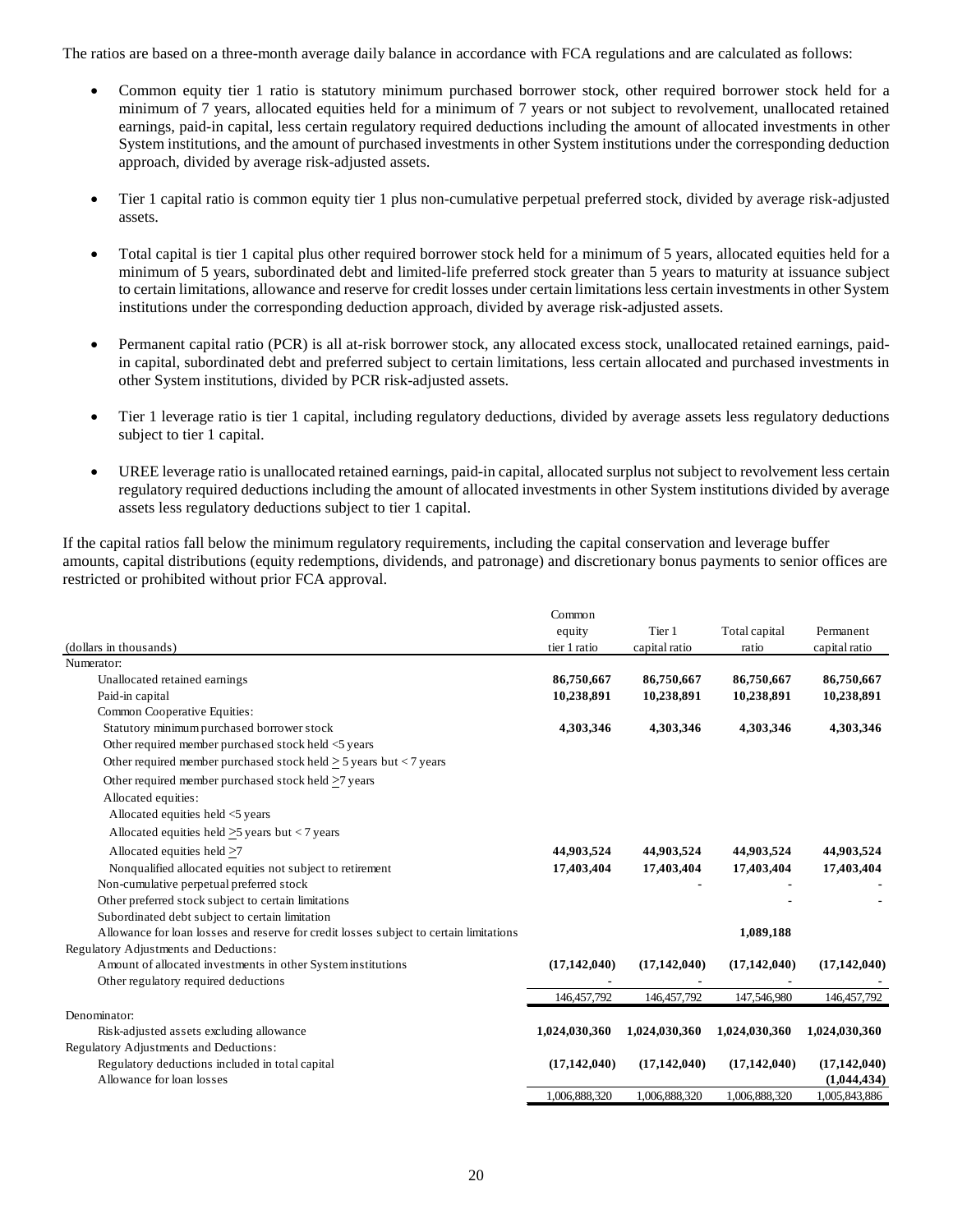|                                                                                        | Tier 1         | <b>UREE</b>    |
|----------------------------------------------------------------------------------------|----------------|----------------|
| (dollars in thousands)                                                                 | leverage ratio | leverage ratio |
| Numerator:                                                                             |                |                |
| Unallocated retained earnings                                                          | 86,750,667     | 86,750,667     |
| Paid-in capital                                                                        | 10,238,891     | 10,238,891     |
| Common Cooperative Equities:                                                           |                |                |
| Statutory minimum purchased borrower stock                                             | 4,303,346      |                |
| Other required member purchased stock held <5 years                                    |                |                |
| Other required member purchased stock held $>$ 5 years but < 7 years                   |                |                |
| Other required member purchased stock held >7 years                                    |                |                |
| Allocated equities:                                                                    |                |                |
| Allocated equities held <5 years                                                       |                |                |
| Allocated equities held $\geq$ 5 years but < 7 years                                   |                |                |
| Allocated equities held $\geq 7$                                                       | 44,903,524     |                |
| Nonqualified allocated equities not subject to retirement                              | 17,403,404     | 17,403,404     |
| Non-cumulative perpetual preferred stock                                               |                |                |
| Other preferred stock subject to certain limitations                                   |                |                |
| Subordinated debt subject to certain limitation                                        |                |                |
| Allowance for loan losses and reserve for credit losses subject to certain limitations |                |                |
| Regulatory Adjustments and Deductions:                                                 |                |                |
| Amount of allocated investments in other System institutions                           | (17, 142, 040) | (2,148,365)    |
| Other regulatory required deductions                                                   |                |                |
|                                                                                        | 146, 457, 792  | 112,244,597    |
| Denominator:                                                                           |                |                |
| <b>Total Assets</b>                                                                    | 1,084,652,920  | 1,084,652,920  |
| Regulatory Adjustments and Deductions:                                                 |                |                |
| Regulatory deductions included in tier 1 capital                                       | (19, 955, 443) | (19,955,443)   |
|                                                                                        | 1,064,697,477  | 1,064,697,477  |

The association's accumulated other comprehensive income (loss) relates entirely to its nonpension other postretirement benefits. Amortization of prior service (credits) cost and of actuarial (gain) loss are reflected in "Salaries and employee benefits" in the Consolidated Statement of Comprehensive Income. The following table summarizes the changes in accumulated other comprehensive income (loss) for the three months ended September 30:

|                                                                                                                     | 2018          | 2017         |
|---------------------------------------------------------------------------------------------------------------------|---------------|--------------|
| Accumulated other comprehensive income (loss) at January 1<br>Amortization of prior service (credit) costs included | \$ (548, 446) | \$(140, 142) |
| in salaries and employee benefits                                                                                   | (11,349)      | (34,092)     |
| Other comprehensive income (loss), net of tax                                                                       | (11,349)      | (34,092)     |
| Accumulated other comprehensive income at September 30                                                              | \$ (559,795)  | \$(174,234)  |

# **NOTE 5 — INCOME TAXES:**

Southern AgCredit, ACA conducts its business activities through two wholly-owned subsidiaries. Long-term mortgage lending activities are conducted through a wholly-owned FLCA subsidiary which is exempt from federal and state income tax. Short- and intermediate-term lending activities are conducted through a wholly-owned PCA subsidiary. The PCA subsidiary and the ACA holding company are subject to income tax. Southern AgCredit, ACA operates as a cooperative that qualifies for tax treatment under Subchapter T of the Internal Revenue Code. Accordingly, under specified conditions, Southern AgCredit, ACA can exclude from taxable income amounts distributed as qualified patronage dividends in the form of cash, stock or allocated retained earnings. Provisions for income taxes are made only on those taxable earnings that will not be distributed as qualified patronage dividends. Deferred taxes are recorded at the tax effect of all temporary differences based on the assumption that such temporary differences are retained by the institution and will therefore impact future tax payments. A valuation allowance is provided against deferred tax assets to the extent that it is more likely than not (more than 50 percent probability), based on management's estimate, that they will not be realized. For the three months ended September 30, 2018 and 2017, the net accrued tax liability/benefit was \$0.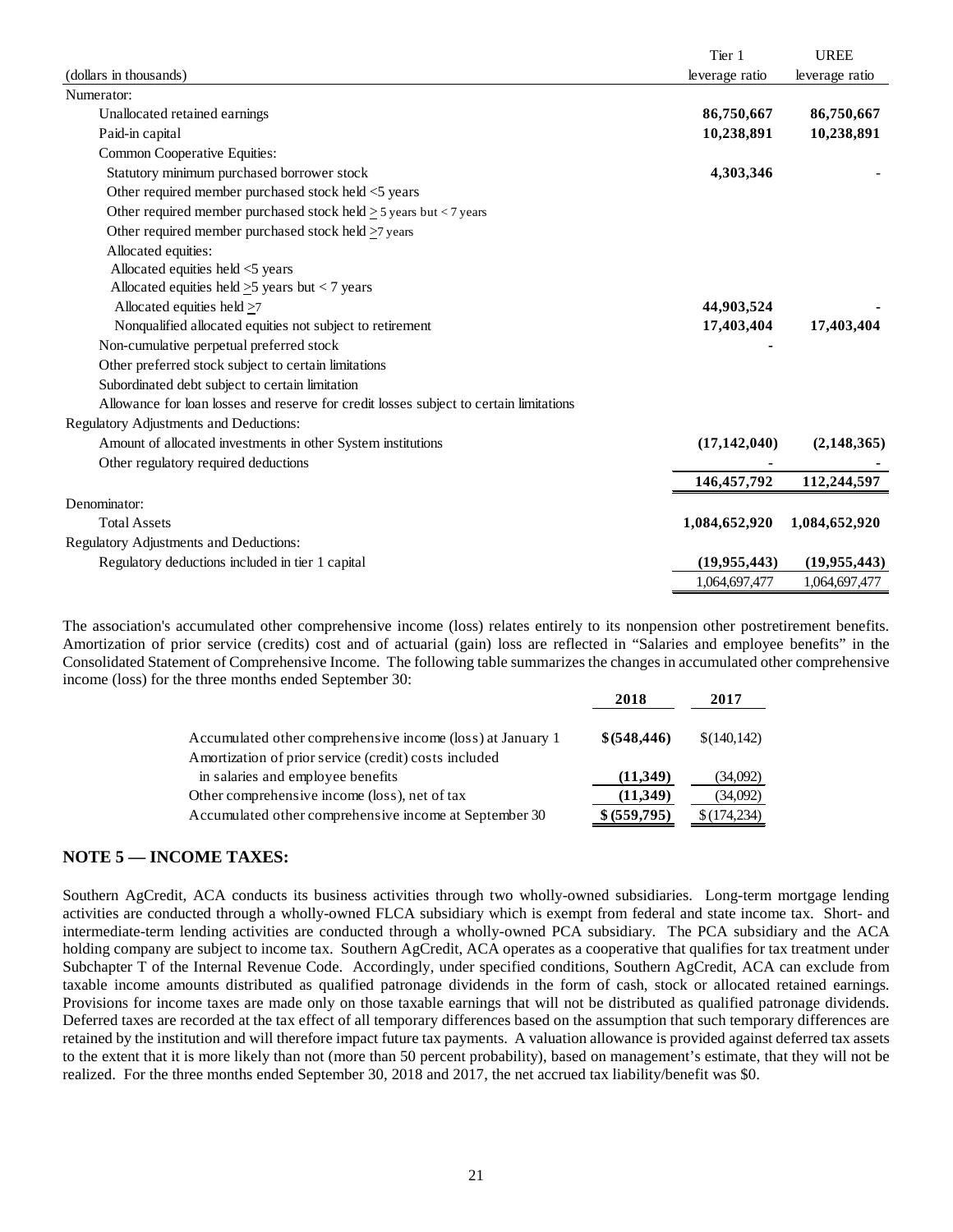# **NOTE 6 — FAIR VALUE MEASUREMENTS:**

FASB guidance defines fair value as the exchange price that would be received for an asset or paid to transfer a liability in the principal or most advantageous market for the asset or liability. See Note 14 to the 2017 Annual Report to Stockholders for a more complete description.

Assets and liabilities measured at fair value on a recurring basis are summarized below:

| September 30, 2018                         |           | <b>Fair Value Measurement Using</b> |         | <b>Total Fair</b> |
|--------------------------------------------|-----------|-------------------------------------|---------|-------------------|
|                                            | Level 1   | Level 2                             | Level 3 | <b>Value</b>      |
| Assets held in nonqualified benefit trusts | \$250,311 | \$                                  | S       | \$250,311         |
|                                            |           |                                     |         |                   |
| December 31, 2017                          |           | Fair Value Measurement Using        |         | <b>Total Fair</b> |
|                                            | Level 1   | Level 2                             | Level 3 | Value             |
| Assets held in nonqualified benefit trusts | \$239,159 | \$                                  | \$.     | 239.159<br>S      |

\*Accounting guidance requires that the fair value measurement for investments be broken out by the different types of investments held.

Assets and liabilities measured at fair value on a nonrecurring basis for each of the fair value hierarchy values are summarized below:

| September 30, 2018   | <b>Fair Value Measurement Using</b> |                          |               |                   |                   | <b>Total Fair</b>  | <b>Total Gains</b> |   |
|----------------------|-------------------------------------|--------------------------|---------------|-------------------|-------------------|--------------------|--------------------|---|
|                      | Level 1                             |                          | Level 2       |                   | Level 3           | <b>Value</b>       | (Losses)           |   |
| Assets:              |                                     |                          |               |                   |                   |                    |                    |   |
| $Loans*$             | \$                                  | $\blacksquare$           | \$            |                   | 82,806<br>\$      | 82,806<br>\$       | \$                 | - |
| Other property owned |                                     | ٠                        |               | ٠                 | 5,601,618         | 5,601,618          |                    | ٠ |
| December 31, 2017    | Fair Value Measurement Using        |                          |               |                   | <b>Total Fair</b> | <b>Total Gains</b> |                    |   |
|                      | Level 1                             |                          | Level 2       |                   | Level 3           | Value              | (Losses)           |   |
| Assets:              |                                     |                          |               |                   |                   |                    |                    |   |
| $Loans*$             | \$                                  | $\overline{\phantom{a}}$ | <sup>\$</sup> | $\qquad \qquad -$ | \$<br>91,682      | \$<br>91,682       | \$                 |   |
| Other property owned |                                     |                          |               |                   | 5,597,118         | 5,597,118          |                    | - |

\*Represents the fair value of certain loans that were evaluated for impairment under authoritative guidance "Accounting by Creditors for Impairment of a Loan." The fair value was based upon the underlying collateral since these were collateral-dependent loans for which real estate is the collateral.

# **Sensitivity to Changes in Significant Unobservable Inputs**

For recurring fair value measurements categorized within Level 3 of the fair value hierarchy, the significant unobservable inputs used in the fair value measurement of the mortgage-backed securities are prepayment rates, probability of default and loss severity in the event of default. Significant increases (decreases) in any of those inputs in isolation would result in a significantly lower (higher) fair value measurement.

Generally, a change in the assumption used for the probability of default is accompanied by a directionally similar change in the assumption used for the loss severity and a directionally opposite change in the assumption used for prepayment rates.

Quoted market prices are generally not available for the instruments presented below. Accordingly, fair values are based on internal models that consider judgments regarding anticipated cash flows, future expected loss experience, current economic conditions, risk characteristics of various financial instruments and other factors. These estimates involve uncertainties and matters of judgment, and therefore cannot be determined with precision. Changes in assumptions could significantly affect the estimates.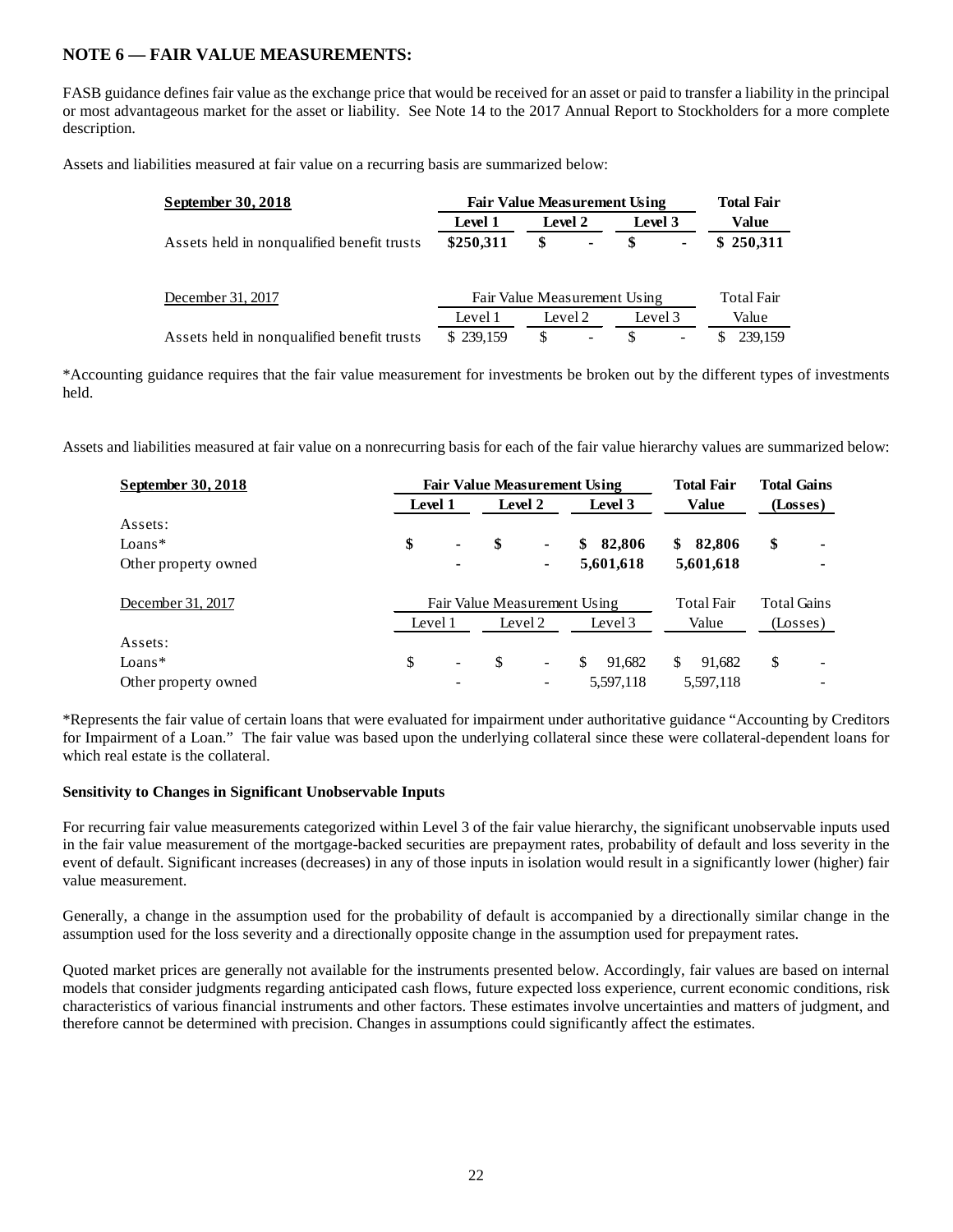## **Information About Other Financial Instrument Fair Value Measurements**

|                                            | Valuation<br>Technique(s) | Input                                        |  |
|--------------------------------------------|---------------------------|----------------------------------------------|--|
| Cash                                       | Carrying value            | Par/principal and appropriate interest yield |  |
| Mission-related and other investment held- |                           | Prepayment rates                             |  |
| to-maturity                                | Discounted cash flow      | Probability of default                       |  |
|                                            |                           | Loss severity                                |  |
|                                            |                           | Prepayment rates                             |  |
| Loans                                      | Discounted cash flow      | Probability of default                       |  |
|                                            |                           | Loss severity                                |  |
|                                            |                           | Benchmark yield                              |  |
| Note payable to the bank                   | Discounted cash flow      | Derived yield spread                         |  |
|                                            |                           | Own credit risk                              |  |
|                                            |                           | Prepayment rates                             |  |
| Guaranteed obligations to government       | Discounted cash flow      | Probability of default                       |  |
| entities                                   |                           | Loss severity                                |  |

### **Valuation Techniques**

As more fully discussed in Note 2 to the 2017 Annual Report to Stockholders, authoritative guidance establishes a fair value hierarchy, which requires an entity to maximize the use of observable inputs and minimize the use of unobservable inputs when measuring fair value. The following represent a brief summary of the valuation techniques used for the association's assets and liabilities. For a more complete description, see Notes to the 2017 Annual Report to Stockholders.

#### *Investment Securities*

Where quoted prices are available in an active market, available-for-sale securities are classified as Level 1. If quoted prices are not available in an active market, the fair value of securities is estimated using quoted prices for similar securities received from pricing services, pricing models that utilize observable inputs or discounted cash flows. Generally, these securities are classified as Level 2. This would include U.S. Treasury, U.S. agency and certain mortgage-backed securities. Where there is limited activity or less transparency around inputs to the valuation, the securities are classified as Level 3. Securities classified within Level 3 include assetbacked securities and certain mortgage-backed securities, including private label-FHA/VA securities and those issued by Farmer Mac.

### *Assets Held in Nonqualified Benefits Trusts*

Assets held in trust funds related to deferred compensation and supplemental retirement plans are classified within Level 1. The trust funds include investments that are actively traded and have quoted net asset values that are observable in the marketplace.

### *Standby Letters of Credit*

The fair value of letters of credit approximate the fees currently charged for similar agreements or the estimated cost to terminate or otherwise settle similar obligations.

### *Loans Evaluated for Impairment*

For certain loans evaluated for impairment under FASB impairment guidance, the fair value is based upon the underlying real estate collateral since the loans were collateral-dependent. The fair value measurement process uses independent appraisals and other market-based information, but in many cases it also requires significant input based on management's knowledge of and judgment about current market conditions, specific issues relating to the collateral and other matters. As a result, a majority of these loans have fair value measurements that fall within Level 3 of the fair value hierarchy. When the value of the real estate, less estimated costs to sell, is less than the principal balance of the loan, a specific reserve is established. The fair value of these loans would fall under Level 2 of the hierarchy if the process uses independent appraisals and other market-based information.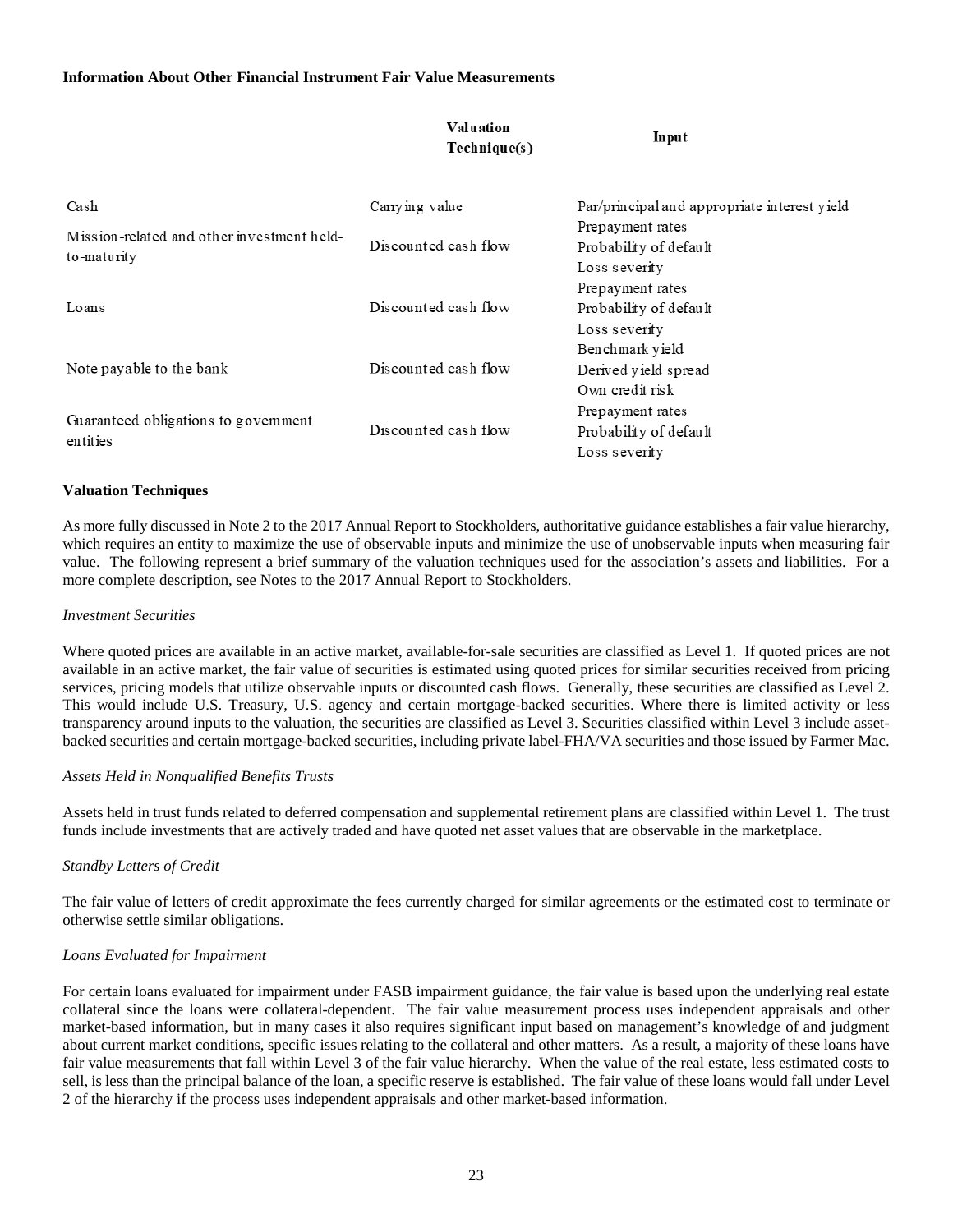## *Other Property Owned*

Other property owned is generally classified as Level 3 of the fair value hierarchy. The process for measuring the fair value of the other property owned involves the use of independent appraisals and other market-based information. Costs to sell represent transaction costs and are not included as a component of the asset's fair value. As a result, these fair value measurements fall within Level 3 of the hierarchy.

*Cash* 

For cash, the carrying amount is a reasonable estimate of fair value.

*Loans* 

Fair value is estimated by discounting the expected future cash flows using the associations' current interest rates at which similar loans would be made to borrowers with similar credit risk. The discount rates are based on the associations' current loan origination rates as well as management's estimates of credit risk. Management has no basis to determine whether the fair values presented would be indicative of the value negotiated in an actual sale and could be less.

For purposes of estimating fair value of accruing loans, the loan portfolio is segregated into pools of loans with homogeneous characteristics. Expected future cash flows, primarily based on contractual terms, and interest rates reflecting appropriate credit risk are separately determined for each individual pool.

The fair value of loans in nonaccrual status that are current as to principal and interest is estimated as described above, with appropriately higher interest rates which reflect the uncertainty of continued cash flows. For collateral-dependent impaired loans, it is assumed that collection will result only from the disposition of the underlying collateral.

## *Commitments to Extend Credit*

The fair value of commitments is estimated using the fees currently charged for similar agreements, taking into account the remaining terms of the agreements and the creditworthiness of the counterparties. For fixed-rate loan commitments, estimated fair value also considers the difference between current levels of interest rates and the committed rates.

# **NOTE 7 — EMPLOYEE BENEFIT PLANS:**

The following table summarizes the components of net periodic benefit costs of nonpension other postretirement employee benefits for the nine months ended September 30:

|                                               | Other Benefits |          |      |           |
|-----------------------------------------------|----------------|----------|------|-----------|
|                                               | 2018           |          | 2017 |           |
| Service cost                                  |                | 32,010   |      | 16,984    |
| Interest cost                                 |                | 112,270  |      | 93.720    |
| Amortization of prior service (credits) costs |                | (11,346) |      | (22, 730) |
| Net periodic benefit cost                     |                | 132,934  |      | 7.974     |

The association's liability for the unfunded accumulated obligation for these benefits at September 30, 2018, was \$3,848,458 and is included in "Other Liabilities" in the balance sheet.

The components of net periodic benefit cost other than the service cost component are included in the line item "other components of net periodic postretirement benefit cost" in the income statement.

The structure of the district's defined benefit pension plan is characterized as multiemployer since the assets, liabilities and cost of the plan are not segregated or separately accounted for by participating employers (bank and associations). The association recognizes its amortized annual contributions to the plan as an expense. The association previously disclosed in its financial statements for the year ended December 31, 2017, that it expected to contribute \$59,060 to the district's defined benefit pension plan in 2018. As of September 30, 2018, \$44,295 of contributions have been made. The association presently anticipates contributing an additional \$14,765 to fund the defined benefit pension plan in 2018 for a total of \$59,060.